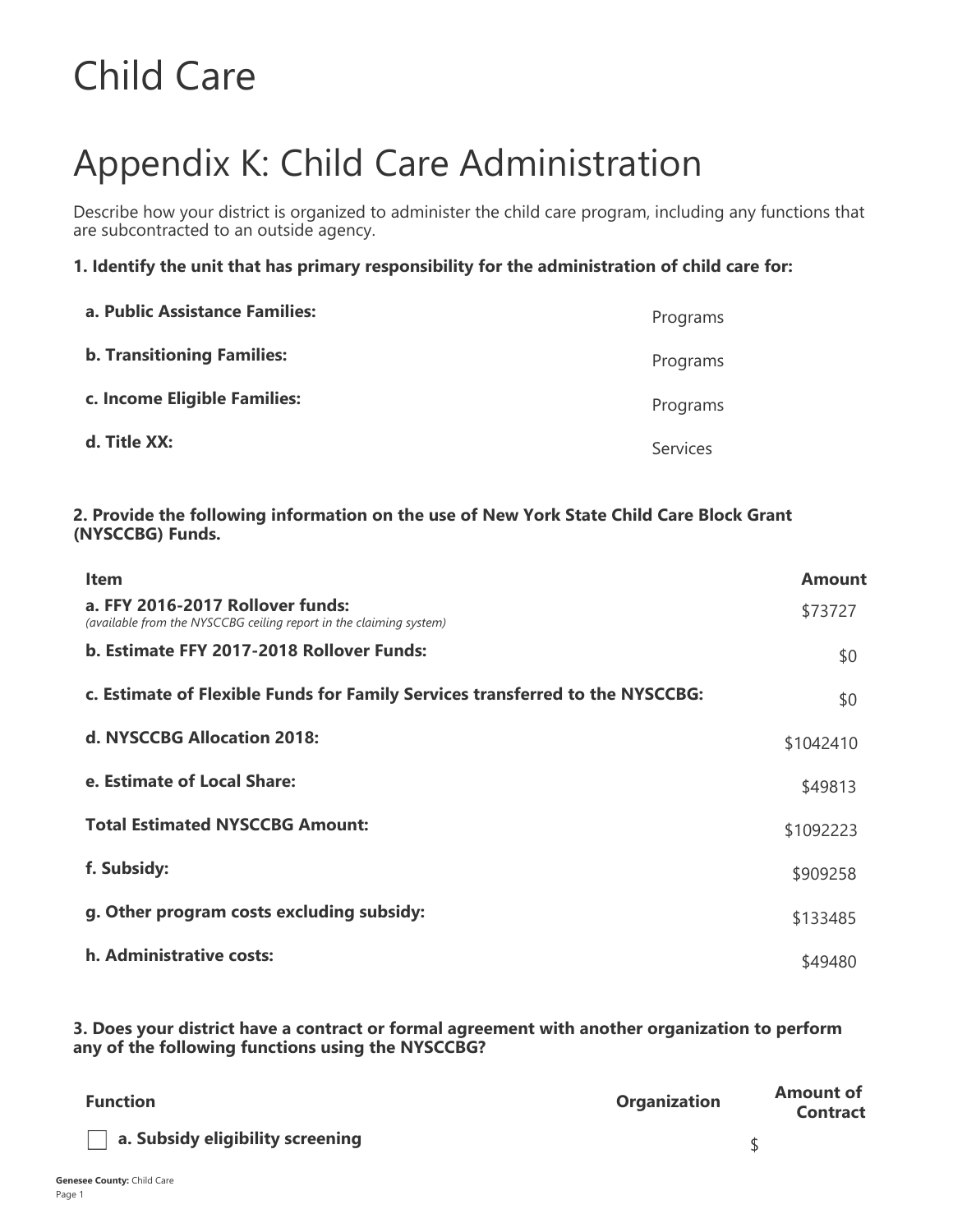| b. Determining if legally-exempt providers meet<br><b>OCFS-approved additional local standards</b><br>(must be noted in Appendix Q with the corresponding additional standard) |  |
|--------------------------------------------------------------------------------------------------------------------------------------------------------------------------------|--|
| c. Assistance in locating care                                                                                                                                                 |  |
| d. Child care information systems                                                                                                                                              |  |
| e. Payment processing                                                                                                                                                          |  |
| f. Other<br>Please specify function:                                                                                                                                           |  |

# Appendix L: Other Eligible Families if Funds are Available

Listed below are the optional categories of eligible families that your district can include as part of its County Plan. Select any categories your district wants to serve using the NYSCCBG funds and describe any limitations associated with the category.

| <b>Optional Categories</b>                                                                                                                                                     | <b>Option</b>                                 | <b>Limitations</b> |
|--------------------------------------------------------------------------------------------------------------------------------------------------------------------------------|-----------------------------------------------|--------------------|
| 1. Public Assistance (PA) families participating in an approved activity in<br>addition to their required work activity.                                                       | $\odot$<br>Yes<br><b>No</b>                   |                    |
| 2. PA families or families with incomes up to 200% of the State Income Standard when child care<br>services are needed for the child to be protected because the caretaker is: |                                               |                    |
| a) participating in an approved substance abuse treatment program                                                                                                              | $\odot$<br>Yes<br><b>No</b>                   |                    |
| b) homeless                                                                                                                                                                    | $\odot$<br>Yes<br><b>No</b>                   |                    |
| c) a victim of domestic violence and participating in an approved<br>activity                                                                                                  | $\circledcirc$<br>Yes<br>$( \ )$<br><b>No</b> |                    |
| d) in an emergency situation of short duration                                                                                                                                 | $\odot$<br>Yes<br><b>No</b>                   |                    |
| 3. Families with an open child protective services case when child care is<br>needed to protect the child.                                                                     | $\odot$<br>Yes<br>No                          |                    |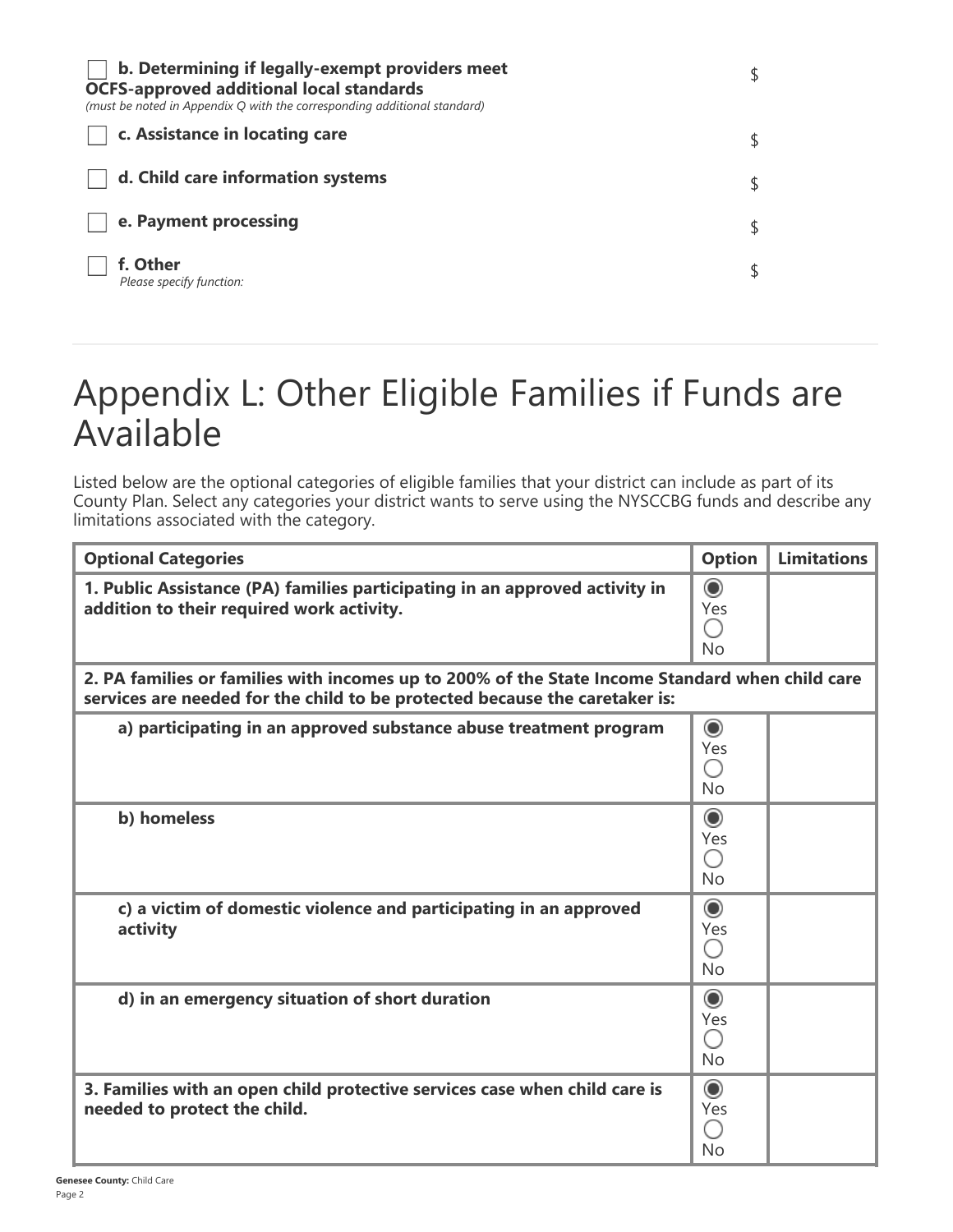**4. Families with incomes up to 200% of the State Income Standard when child care services are needed for the child to be protected because the child's caretaker:**

| a) is physically or mentally incapacitated                                                                                                           | $\odot$<br>Yes                                           |  |
|------------------------------------------------------------------------------------------------------------------------------------------------------|----------------------------------------------------------|--|
|                                                                                                                                                      | $\left(\begin{array}{c} \end{array}\right)$<br><b>No</b> |  |
| b) has family duties away from home                                                                                                                  | $\circledcirc$                                           |  |
|                                                                                                                                                      | Yes<br>∩                                                 |  |
|                                                                                                                                                      | <b>No</b>                                                |  |
| 5. Families with incomes up to 200% of the State Income Standard when<br>child care services are needed for the child's caretaker to actively seek   | $\odot$<br>Yes                                           |  |
| employment for a period up to six months. Child care services will be<br>available only for the portion of the day the family is able to document is | ∩<br><b>No</b>                                           |  |
| directly related to the caretaker engaging in such activities.<br>6. PA families where a sanctioned parent or caretaker relative is                  | $\odot$                                                  |  |
| participating in unsubsidized employment, earning wages at a level equal                                                                             | Yes                                                      |  |
| to or greater than the minimum amount under law.                                                                                                     | ∩<br><b>No</b>                                           |  |
| 7. Families with incomes up to 200% of the State Income Standard when child care services are<br>needed for the child's caretaker to participate in: |                                                          |  |
| a) a public or private educational facility providing a standard high<br>school curriculum offered by or approved by the local school district       | $\circledcirc$<br>Yes                                    |  |
|                                                                                                                                                      | ∩<br><b>No</b>                                           |  |
| b) an education program that prepares an individual to obtain a NYS                                                                                  | $\circledcirc$                                           |  |
| <b>High School equivalency diploma</b>                                                                                                               | Yes<br>$(\ )$                                            |  |
|                                                                                                                                                      | <b>No</b>                                                |  |
| c) a program providing basic remedial education in the areas of<br>reading, writing, mathematics, and oral communications for                        | $\odot$<br>Yes                                           |  |
| individuals functioning below the ninth month of the eighth-grade<br>level                                                                           | No                                                       |  |
| d) a program providing literacy training designed to help individuals                                                                                | $\odot$                                                  |  |
| improve their ability to read and write                                                                                                              | Yes<br>$\bigcirc$                                        |  |
| e) an English as a second language (ESL) instructional program                                                                                       | <b>No</b><br>$\odot$                                     |  |
| designed to develop skills in listening, speaking, reading, and writing                                                                              | Yes                                                      |  |
| the English language for individuals whose primary language is other<br>than English                                                                 | $\bigcirc$<br><b>No</b>                                  |  |
| f) a two-year full-time degree granting program at a community<br>college, a two-year college, or an undergraduate college with a                    | $\bigcirc$<br>Yes                                        |  |
| specific vocational goal leading to an associate's degree or certificate<br>of completion                                                            | $\circledcirc$<br>No                                     |  |
| g) a training program, which has a specific occupational goal and is<br>conducted by an institution other than a college or university that is       | O<br>Yes                                                 |  |
| licensed or approved by the State Education Department                                                                                               | $\bf{O}$                                                 |  |
|                                                                                                                                                      | No                                                       |  |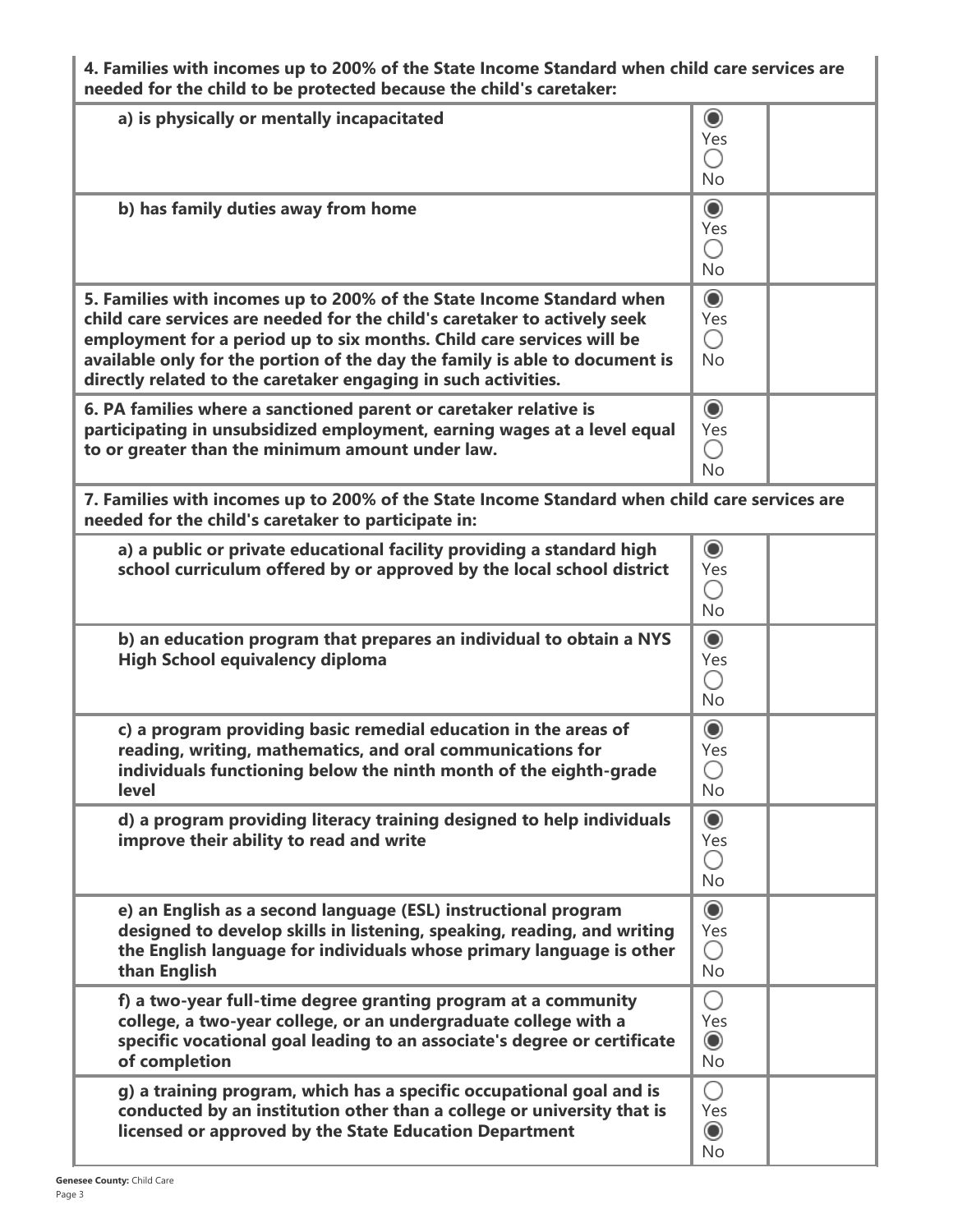| h) a prevocational skill training program such as a basic education<br>and literacy training program                                                                                                                                                                                                                                                                                                                                                                                                                                                                                      | $\left(\ \right)$<br>Yes<br>$\odot$<br><b>No</b> |  |
|-------------------------------------------------------------------------------------------------------------------------------------------------------------------------------------------------------------------------------------------------------------------------------------------------------------------------------------------------------------------------------------------------------------------------------------------------------------------------------------------------------------------------------------------------------------------------------------------|--------------------------------------------------|--|
| i) a demonstration project designed for vocational training or other<br>project approved by the Department of Labor                                                                                                                                                                                                                                                                                                                                                                                                                                                                       | O<br>Yes<br>$\circledcirc$<br><b>No</b>          |  |
| <b>Note:</b> The caretaker must complete the selected programs listed within 30<br>consecutive calendar months. The caretaker cannot enroll in more than one<br>program.                                                                                                                                                                                                                                                                                                                                                                                                                  |                                                  |  |
| 8. PA recipients or low-income families with incomes up to 200% of the<br>State Income Standard who are satisfactorily participating in a two-year<br>program other than one with a specific vocational sequence (leading to<br>an associate's degree or certificate of completion and that is reasonably<br>expected to lead to an improvement in the caretaker's earning capacity)<br>as long as the caretaker is also working at least $17\frac{1}{2}$ hours per week. The<br>caretaker must demonstrate his or her ability to successfully complete the<br>course of study.           | Ο<br>Yes<br>$\odot$<br><b>No</b>                 |  |
| 9. PA recipients or low-income families with incomes up to 200% of the<br>State Income Standard who are satisfactorily participating in a two-year<br>college or university program (other than one with a specific vocational<br>sequence) leading to an associate's degree or a certificate of completion<br>that is reasonably expected to lead to an improvement in the caretaker's<br>earning capacity as long as the caretaker is also working at least 171/2<br>hours per week. The caretaker must demonstrate his or her ability to<br>successfully complete the course of study. | О<br>Yes<br>$\odot$<br><b>No</b>                 |  |
| 10. PA recipients or low-income families with incomes up to 200% of the<br>State Income Standard who are satisfactorily participating in a four-year<br>college or university program leading to a bachelor's degree and that is<br>reasonably expected to lead to an improvement in the caretaker's<br>earning capacity as long as the caretaker is also working at least 17 <sup>1</sup> / <sub>2</sub><br>hours per week. The caretaker must demonstrate his or her ability to<br>successfully complete the course of study.                                                           | О<br>Yes<br>$\circledcirc$<br>No                 |  |
| 11. Families with incomes up to the 200% of the State Income Standard<br>when child care services are needed for the child's caretaker to participate<br>in a program to train workers in an employment field that currently is or<br>is likely to be in demand in the future, if the caretaker documents that he<br>or she is a dislocated worker and is currently registered in such a<br>program, provided that child care services are only used for the portion<br>of the day the caretaker is able to document is directly related to the<br>caretaker engaging in such a program.  | $\bigcirc$<br>Yes<br>$\odot$<br><b>No</b>        |  |

Appendix M #1: Reasonable Distance, Recertification Period, Family Share, Very Low Income, Federal and Local Priorities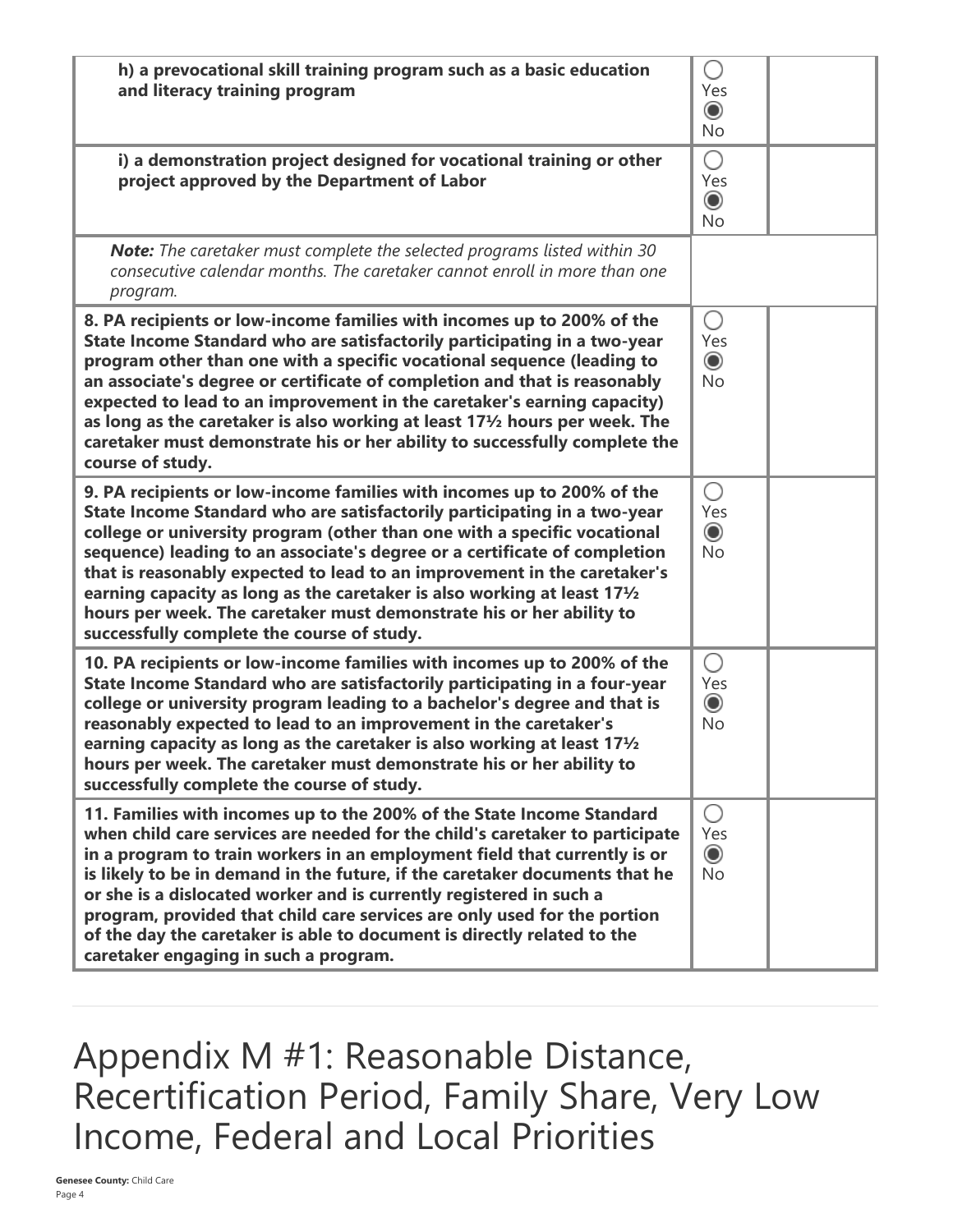## **I. Reasonable Distance**

Define "reasonable distance" based on community standards for determining accessible child care.

1. The following defines "reasonable distance":

Within one hour travel from home or worksite.

2. Describe any steps/consultations made to arrive at your definition:

Genesee County DSS considered the geographic make-up of the County and logistics of travel. It is reasonable to expect any resident to commute from any Point A to Point B in Genesee County, by car, within 60 minutes. This definition was discussed during the public hearing on the Plan in September 2011 and hasn't changed. Input was received from employment staff, day care providers, and the Genesee County Job Development Bureau.

#### **II. Recertification Period**

**The district's recertification period for low income child care cases is every:**

Six months

 $\bigcirc$  Twelve months

#### **III. Family Share**

"Family Share" is the weekly amount paid towards the costs of the child care services by the child's parent or caretaker. Your district must select a family share percentage from 10% to 35% to use in calculating the amount of family share. The weekly family share of child care costs is calculated by applying the family share percentage against the amount of the family's annual gross income that is in excess of the State Income Standard divided by 52.

Family Share Percentage selected by the district:

35%

*Note: The family share percentage selected here must match the percentage entered in the Program Matrix in the Welfare Management System (WMS).*

#### **IV. Very Low Income**

Define "very low income" as it is used in determining priorities for child care benefits.

"Very Low Income" is defined as **200%** of the State Income Standard.

#### **V. Federal and Local Priorities**

1. The district must rank the federally mandated priorities. Cases that are ranked 1 have the highest priority for receiving child care assistance. These rankings apply to case closings and case openings.

#### **a. Very low income as defined in Section IV:**

- $\bigcirc$  Rank 1
- $\odot$  Rank 2
- $\bigcirc$  Rank 3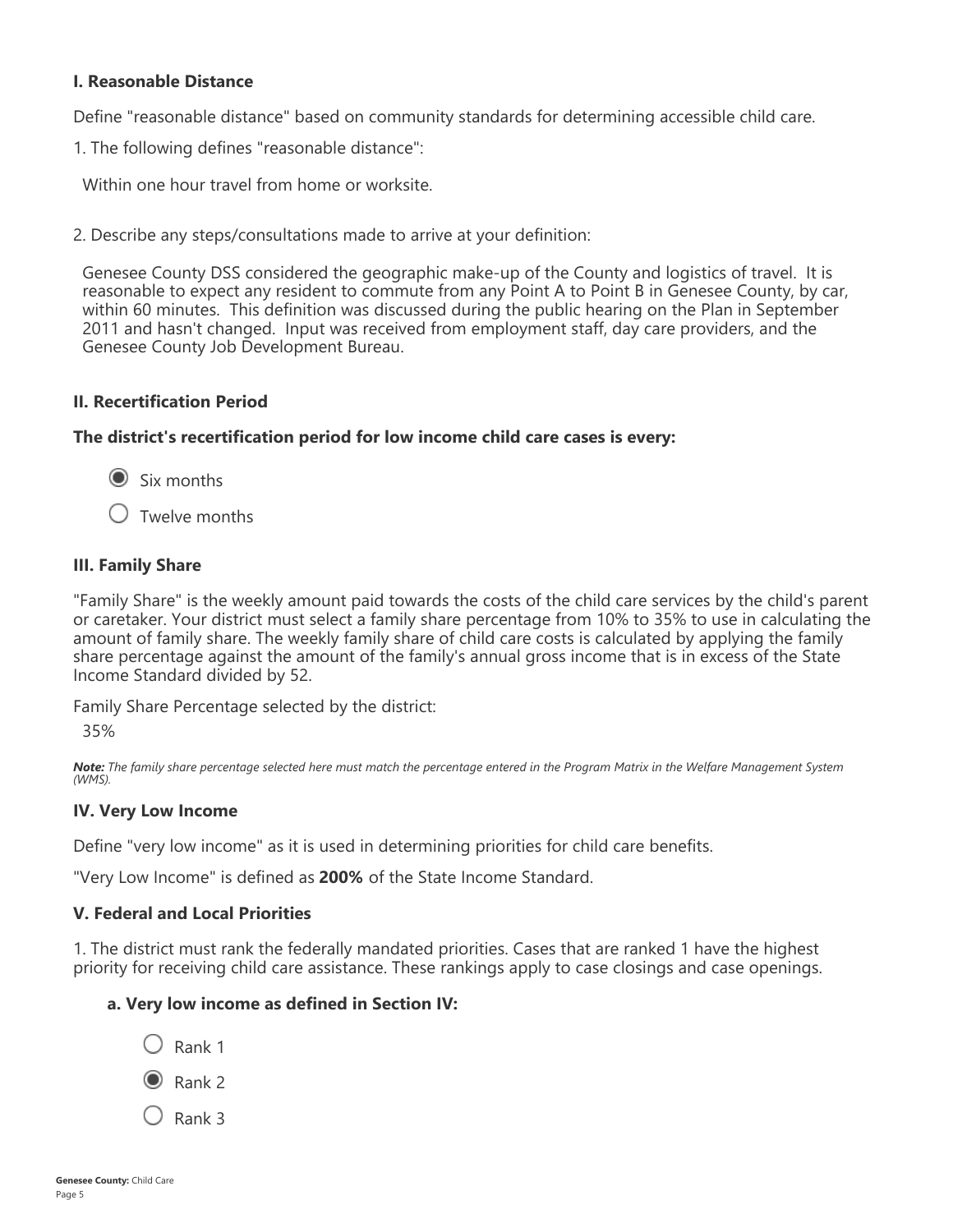**b. Families with incomes up to 200% of the State Income Standard that have a child with special needs and a need for child care:**

 $\bigcirc$  Rank 1  $\bigcirc$  Rank 2  $\odot$  Rank 3

**c. Families with incomes up to 200% of the State Income Standard that are experiencing homelessness:**

 $\odot$  Rank 1  $\bigcirc$  Rank 2

 $\bigcirc$  Rank 3

## **2. Does the district have local priorities?**

 $\bigcap$  Yes

 $\odot$  No

If yes, list them below and rank beginning with Rank 4.

# Appendix M #2: Case Openings, Case Closings, and Waiting List

## **I. Case Openings When Funds Are Limited**

If a social services district does not have sufficient funds to provide child care services to all families who are applying, the district may decide to open certain categories of families as funds become available. The district must open federal priorities first. If the district identified local priorities, they must be opened next. **After the federal and local priorities,** identify the basis upon which the district will open cases if funds become available. Select one of the options listed below and describe the process for opening.

1. Open cases based on **FIRST COME, FIRST SERVED**.

2. Open cases based on **INCOME**.

## **If opening based on income…**

The district will open cases starting from the lowest income to the highest income.

 $\bigcirc$  The district will open cases based on income bands, starting from the lowest income band to the highest income band.

If using income bands, list the bands, starting from the one that will be opened first:

3. Open cases based on **CATEGORY OF FAMILY**.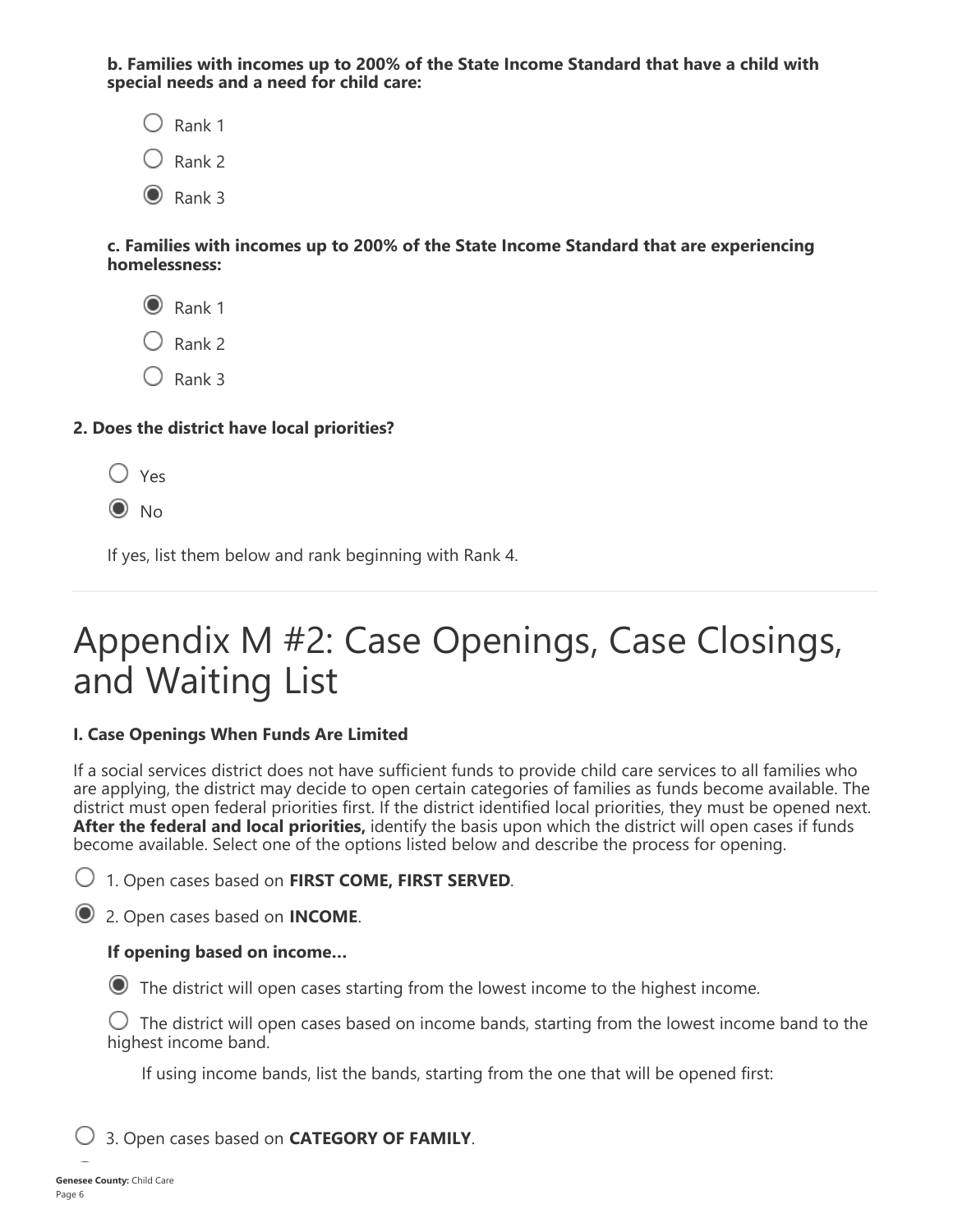4. Open cases based on **INCOME** *AND* **CATEGORY OF FAMILY**.

5. Open cases based on **OTHER CRITERIA**.

## **II. Case Closings When Sufficient Funds Are Not Available**

If a social services district does not have sufficient funds to continue to provide child care assistance to all families in its current caseload, the district may decide to discontinue child care assistance to certain categories of families. The district must close federal priorities last. If the district identified local priorities, they must be closed next to last. **After the federal and local priorities,** describe the basis upon which the district will close cases if sufficient funds are not available.

**If no priorities are established beyond the federally mandated priorities** and all funds are committed, case closings for families that are not eligible under a child care guarantee and are not under a federally mandated priority must be based on the length of time they have received services (must choose #1 below).

Select one of the options listed below and describe the process for closing.

1. Close cases based on **AMOUNT OF TIME** receiving child care services.

## **If closing based on amount of time…**

 $\bigcirc$  The district will close cases starting from the shortest time receiving child care services to the longest time.

 The district will close cases starting from the longest time receiving child care services to the shortest time.

- 2. Close cases based on **INCOME**.
- 3. Close cases based on **CATEGORY OF FAMILY**.
- 4. Close cases based on **INCOME** *AND* **CATEGORY OF FAMILY**.
- 5. Close cases based on **OTHER CRITERIA**.

## **III. Waiting List**

The district will establish a waiting list when there are not sufficient funds to open all eligible cases.

 $\bigcirc$  No

O Yes

# Appendix M #3: Fraud and Abuse Control Activities and Inspections

## **I. Fraud and Abuse Control Activities**

1. Describe below the criteria the district will use to determine which child care subsidy applications suggest a higher than acceptable risk for fraudulent or erroneous child care subsidy payments in addition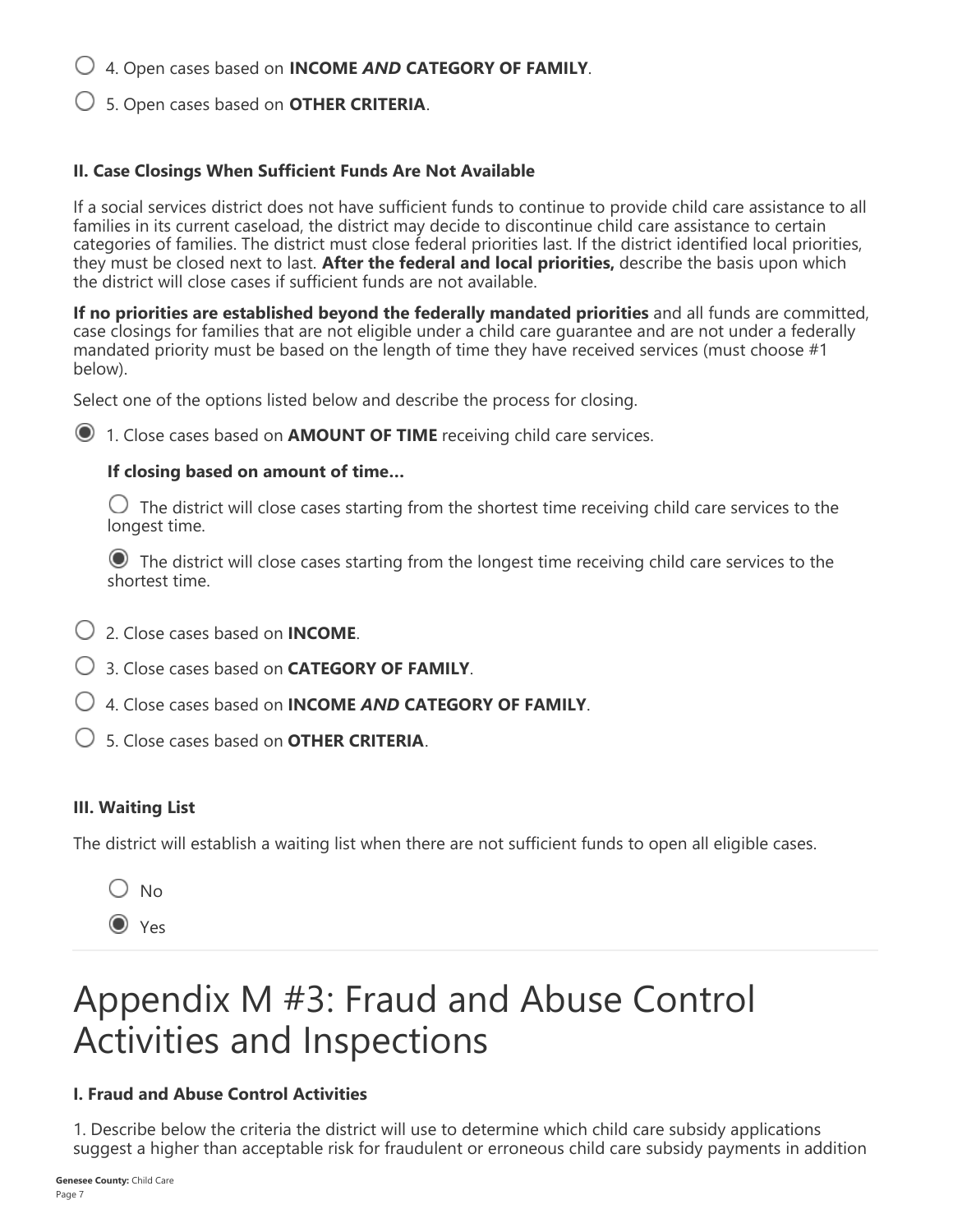to procedures for referring such applications to the district's front-end detection system.

- 1. Working off the books
- 2. No absent parent information or information is inconsistent with application
- 3. Application is inconsistent with prior case information
- 4. Applicant is self-employed with inadequate business records to support financial assertions
- 5. Children under age six with no birth certificates available
- 6. Prior history of denial, case closing, or overpayment resulting from an investigation
- 7. Applicant cannot supply documentation to verify identity or identity is suspect
- 8. Applicant is unsure of own address
- 9. P.O. Box used as a mailing address without a reasonable explanation
- 10. Unreasonable distance between home, provider and employment (more than 40 miles)
- 11. Landlord does not verify HH composition or provides information inconsistent with application

2. Describe the sampling methodology used to determine which cases will require verification of an applicant's or recipient's continued need for child care, including, as applicable, verification of participation in employment, education, or other required activities. *The district cannot use criteria such as the age of provider, the gender of provider, a post office box address, or evidence that the child lives in the same residence as the provider as indicators in drawing the sample.*

Non-TA daycare will be reviewed by random sampling on a monthly basis. This averages approximately 3 cases/month and the review will include the 3 previous months billing. The random sample will be obtained by using the monthly reports received by the Accounting Department.

3. Describe the sampling methodology used to determine which providers of subsidized child care services will be reviewed for the purpose of comparing the child care provider's attendance forms for children receiving subsidized child care services with any Child and Adult Care Food Program inspection forms to verify that child care was actually provided on the days listed on the attendance forms.

Child Care providers of subsidized services that participate in the CACFP will be reviewed by random sampling. 10% of these providers will be reviewed on a yearly basis. The review will include the two previous months billing. The sampling will be obtained by random selection of one provider from the list.

## **II. Inspections of Child Care Provider Records and Premises**

The district may choose to make announced or unannounced inspections of the records and premises of any provider/program that provides child care for subsidized children to determine if the child care provider is in compliance with applicable laws and regulations and any additional requirements imposed on such a provider by the social services district per 18 NYCRR §415.4(h)(3).

The district has the right to make inspections *prior to subsidized children receiving care* of any child care provider, including care in a home, to determine whether the child care provider is in compliance with applicable laws and regulations and any additional requirements imposed on such a provider by the district.

The district must report violations of regulations as follows:

- 1. Violations by a licensed or registered child care provider must be reported to the applicable Office of Children and Families (OCFS) Regional Office.
- 2. Violations by an enrolled or enrolling legally-exempt child care provider must be reported to the applicable Enrollment Agency.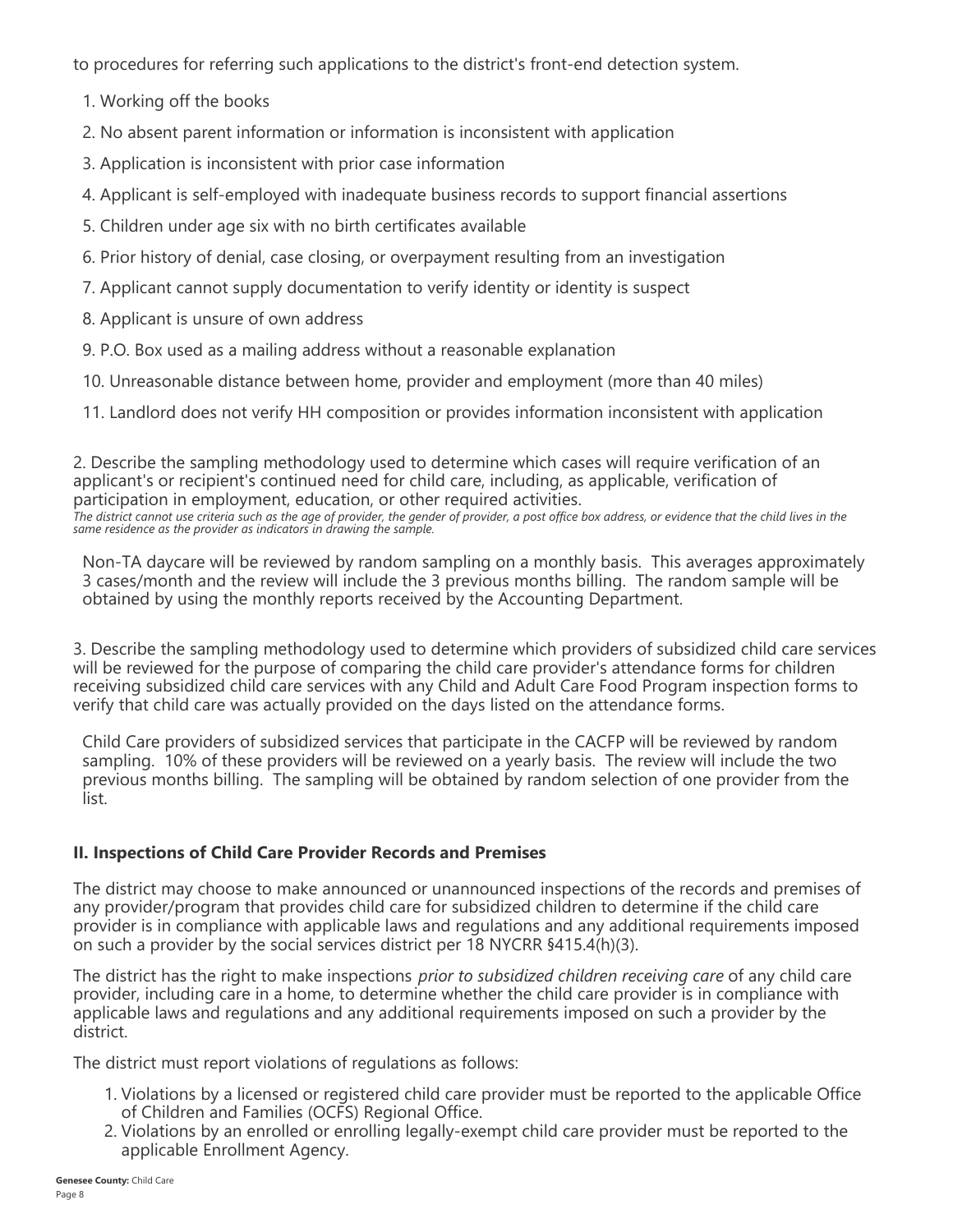## **Does the district choose to make inspections of such child care providers/programs?**

 $\odot$  No.

 $\bigcirc$  Yes. Provide the details of your inspections plan below.

### **The following** *types* **of subsidized child care providers/programs are subject to this requirement:**

| <b>Legally-Exempt Child Care</b>                                             |
|------------------------------------------------------------------------------|
| In-Home                                                                      |
| Family Child Care                                                            |
| Group programs not operating under the auspices of another government agency |
| Group programs operating under the auspices of another government agency     |
| <b>Licensed or Registered Child Care</b>                                     |
| Family Day Care                                                              |
| Registered School-Age Child Care                                             |
| Group Family Day Care                                                        |
| Day Care Centers                                                             |
| <b>Small Day Care Centers</b>                                                |

# Appendix N: District Options

Districts have some flexibility to administer their child care subsidy programs to meet local needs. Districts must complete Question I below. Note that all districts must complete the differential payment rate table in Appendix T.

## **I. The district selects:**

 $\bigcirc$  None of the options below

| O One or more of the options below |  |  |  |  |  |  |  |
|------------------------------------|--|--|--|--|--|--|--|
|------------------------------------|--|--|--|--|--|--|--|

#### **II. Districts must check the options that will be included in the district's county plan and complete the appropriate appendix for any option checked below.**

1. The district has chosen to establish funding set-asides for NYSCCBG (complete Appendix O).

 $\blacktriangleright$  2. The district has chosen to use Title XX funds for the provision of child care services (complete Appendix P).

 3. The district has chosen to establish additional local standards for child care providers (complete Appendix Q).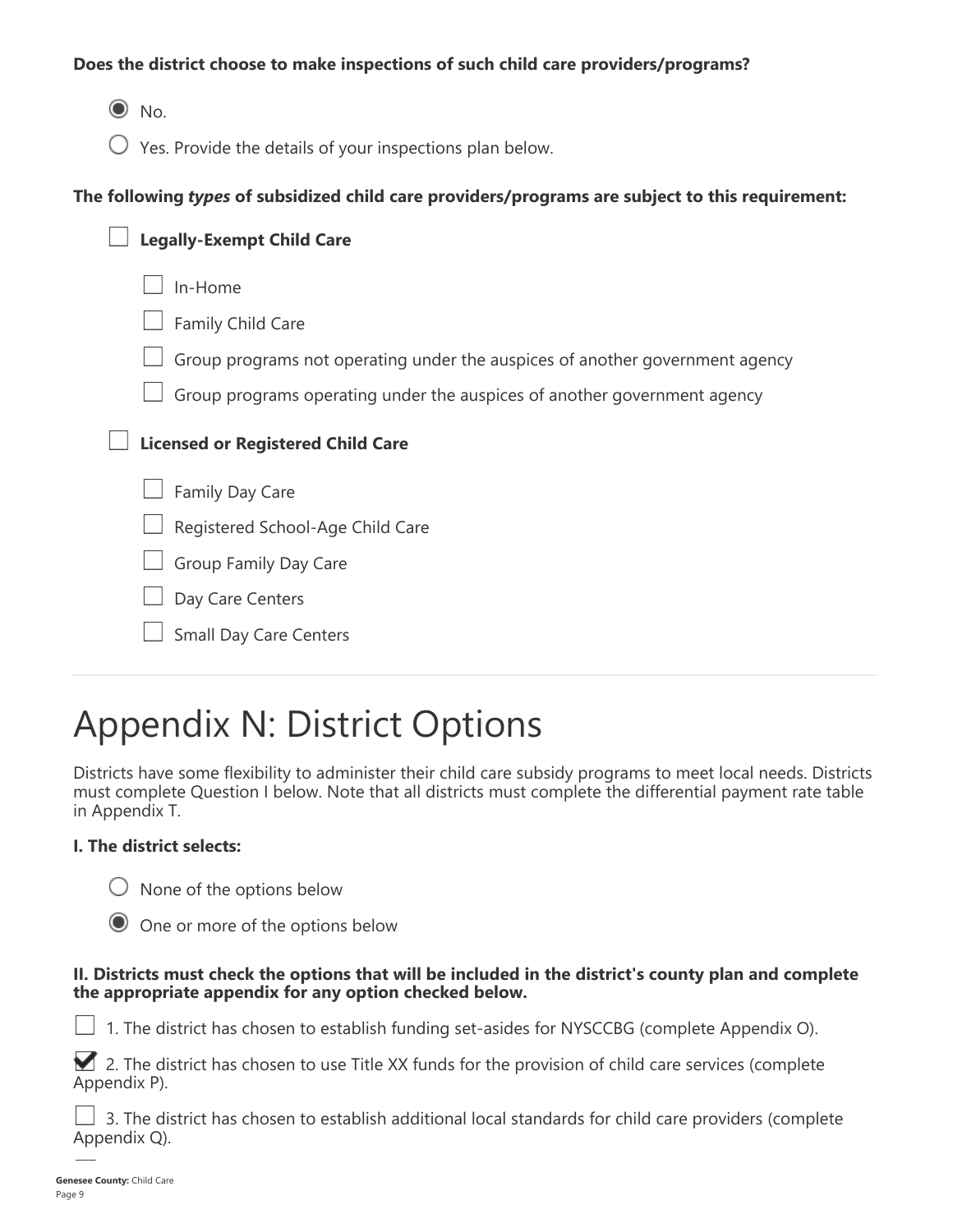|  |              |  |  |  |  | 4. The district has chosen to make payments to child care providers for absences (complete |
|--|--------------|--|--|--|--|--------------------------------------------------------------------------------------------|
|  | Appendix R). |  |  |  |  |                                                                                            |

| 5. The district has chosen to make payments to child care providers for program closures (complete<br>Appendix S).                                                                                                                                                                                                                                                                                                                                                                                       |
|----------------------------------------------------------------------------------------------------------------------------------------------------------------------------------------------------------------------------------------------------------------------------------------------------------------------------------------------------------------------------------------------------------------------------------------------------------------------------------------------------------|
| 6. The district has chosen to pay for transportation to and from a child care provider (complete<br>Appendix T).                                                                                                                                                                                                                                                                                                                                                                                         |
| 7. The district has chosen to pay a differential rate for licensed or registered child care providers that<br>have been accredited by a nationally recognized child care organization (complete Appendix T).                                                                                                                                                                                                                                                                                             |
| 8. The district has chosen to pay a differential rate above the required 5% minimum differential rate<br>for child care services during non-traditional hours (complete Appendix T).                                                                                                                                                                                                                                                                                                                     |
| 9. The district has chosen to pay a differential rate for child care providers caring for children<br>experiencing homelessness above the required minimum differential rate (complete Appendix T).                                                                                                                                                                                                                                                                                                      |
| 10. The district has chosen to pay a differential rate in excess of the 25% maximum differential rate for<br>child care providers that qualify for multiple differential rates to allow sufficient access to child care<br>providers or services within the district (complete Appendix T).                                                                                                                                                                                                              |
| 11. The district has chosen to pay up to 75% of the enhanced market rate for legally-exempt family<br>and in-home child care providers who have completed 10 hours of training, which has been verified by<br>the Legally-Exempt Caregiver Enrollment Agency (complete Appendix T).                                                                                                                                                                                                                      |
| 12. The district has chosen to pay for child care services while a caretaker who works the second or<br>third shift sleeps (complete Appendix T).                                                                                                                                                                                                                                                                                                                                                        |
| 13. The district has chosen to make payments to child care providers who provide child care services<br>exceeding 24 consecutive hours (complete Appendix U).                                                                                                                                                                                                                                                                                                                                            |
| 14. The district has chosen to include 18-, 19- or 20-year-olds in the Child Care Services Unit<br>(complete Appendix U).                                                                                                                                                                                                                                                                                                                                                                                |
| 15. The district requests a waiver from one or more regulatory provisions. Waivers are limited to those<br>requlatory standards that are not specifically included in law (complete Appendix U).                                                                                                                                                                                                                                                                                                         |
| 16. The district has chosen to pay for breaks in activity for low income families (non-public assistance<br>families) (complete Appendix U).                                                                                                                                                                                                                                                                                                                                                             |
| $\perp$ 17. The district has chosen to use local equivalent(s) of OCFS required form(s). Prior to using a local<br>equivalent form the district must obtain OCFS, Division of Child Care Services (DCCS) written approval.<br>Any previous approvals for local equivalent forms will not be carried forward into this county plan.<br>Therefore, any local equivalent forms a district wishes to establish or renew must be included in<br>this plan and will be subject to review and approval by OCFS. |
| List below the names and attach copies of the local equivalent form(s) that the district would like to<br>use.                                                                                                                                                                                                                                                                                                                                                                                           |
|                                                                                                                                                                                                                                                                                                                                                                                                                                                                                                          |

18. The district elects to use the OCFS-6025, Application for Child Care Assistance. The local district may add the district name and contact information to the form.

# Appendix O: Funding Set-Asides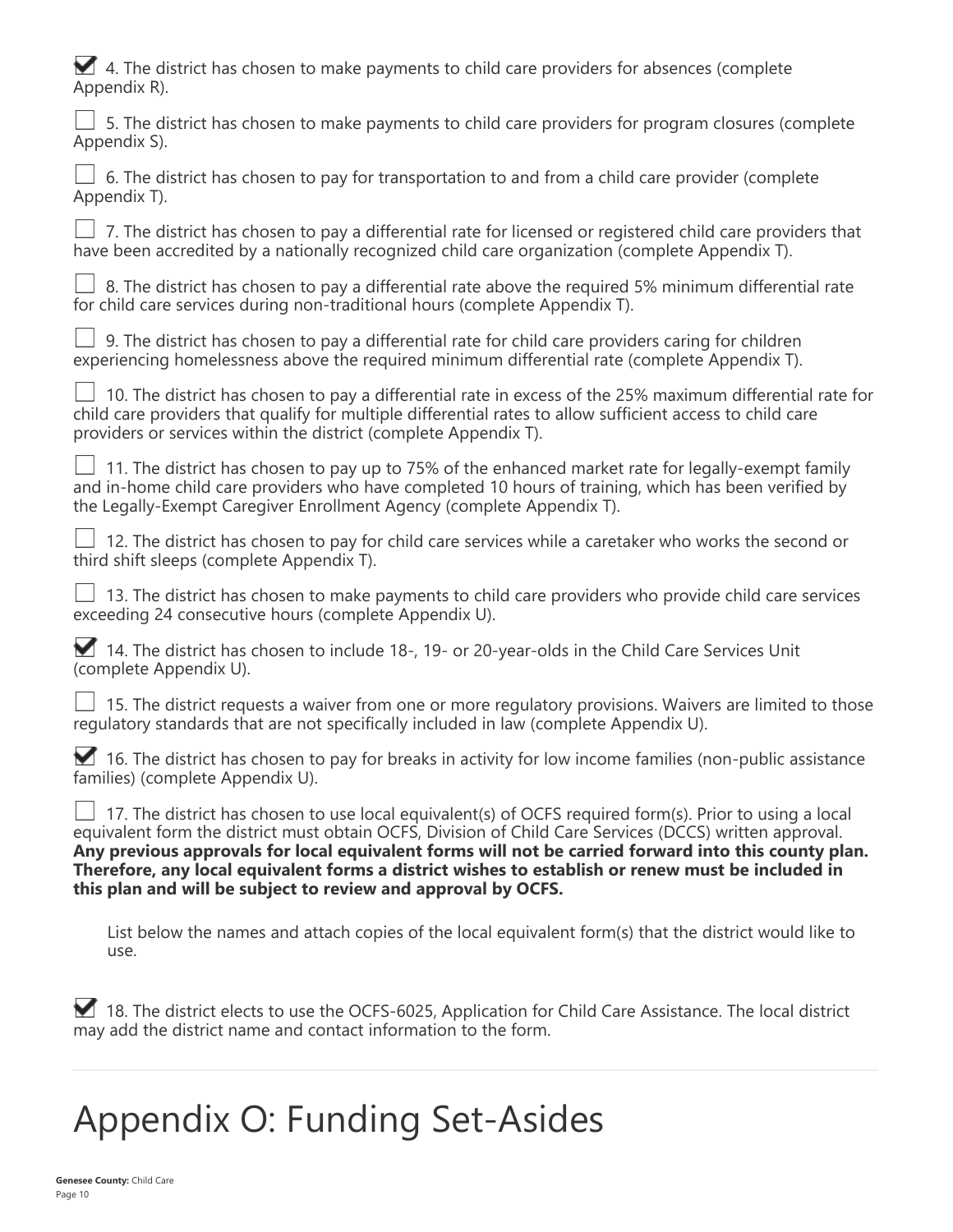## I. Total NYSCCBG Block Grant Amount, Including Local Funds

| <b>Category</b>                    | <b>Amount</b> |
|------------------------------------|---------------|
|                                    |               |
|                                    |               |
|                                    |               |
|                                    |               |
|                                    |               |
| <b>Total Set-Asides (NYSCCBG):</b> |               |

Describe the rationale behind specific set-aside amounts from the NYSCCBG (e.g., estimated number of children) for each category.

Category:

Description:

Category:

Description:

Category:

Description:

Category:

Description:

## II. The following amounts are set aside for specific priorities from the Title XX block grant:

## **Category Amount**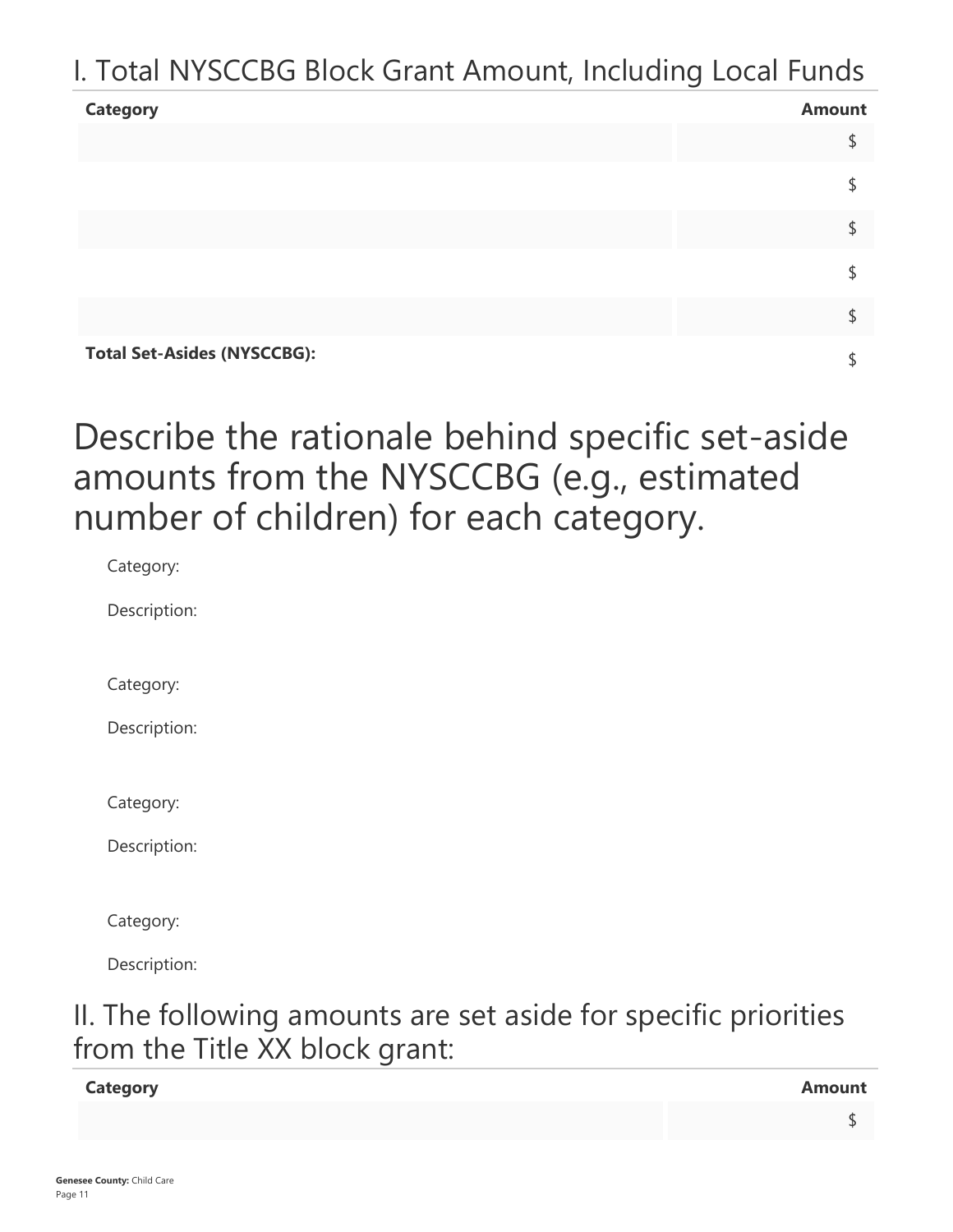| <b>Total Set-Asides (Title XX):</b> |  |
|-------------------------------------|--|

\$

## Describe the rationale behind specific amounts set aside from the Title XX block grant (e.g., estimated number of children) for each category.

Category:

Description:

Category:

Description:

Category:

Description:

# Appendix P: Title XX Child Care

1. Enter the projected total of Title XX expenditures for the plan's duration: **\$**

Indicate the financial eligibility limits (percentage of State Income Standard) your district will apply based on family size. Maximum reimbursable limits are 275% for a family of one or two, 255% for a family of three, and 225% for a family of four or more. Districts that are utilizing Title XX funds only for child protective and/or preventive child care services must not enter financial eligibility limits as these services are offered without regard to income.

| <b>Family Size</b>  | <b>Eligibility Limit</b> |
|---------------------|--------------------------|
| <b>Two People</b>   | %                        |
| <b>Three People</b> | %                        |
| <b>Four People</b>  | %                        |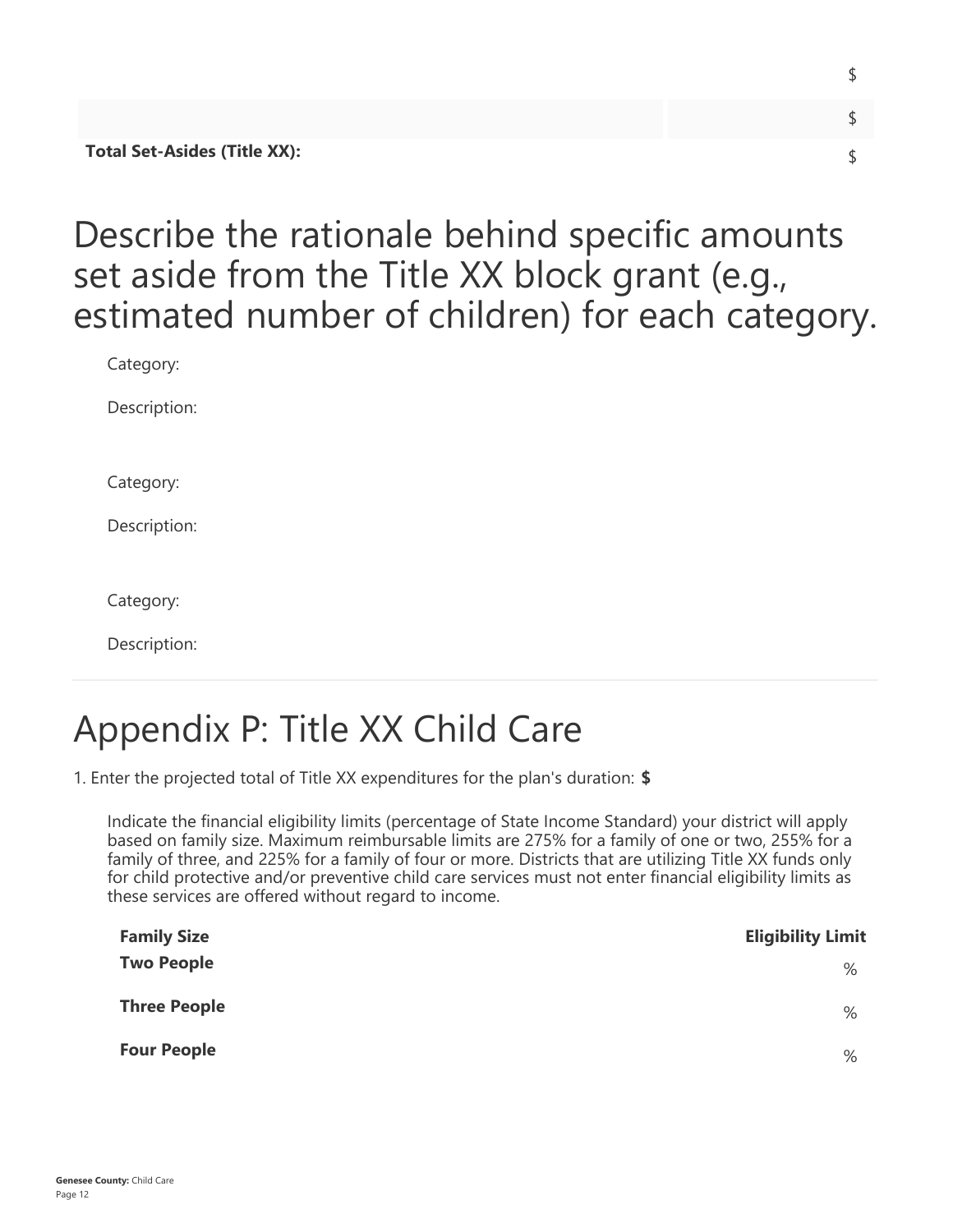## **2. Programmatic Eligibility for Income Eligible Families (check all that apply)**

 $\Box$  Employment



- Homelessness
- $\Box$  Education / training
- $\Box$  Illness / incapacity
- $\Box$  Domestic violence
- $\Box$  Emergency situation of short duration
- $\Box$  Participating in an approved substance abuse treatment program

## **3. Does the district apply any limitations to the programmatic eligibility criteria?**

- $\bigcirc$  Yes
- $\bigcirc$  No.

If yes, describe eligibility criteria:

## **4. Does the district prioritize certain eligible families for Title XX funding?**

- $\bigcap$  Yes
- $\bigcirc$  No

If yes, describe which families will receive priority:

## **5. Does the district use Title XX funds for child care for open child protective services cases?**

- $\odot$  Yes
- $\bigcirc$  No

## **6. Does the district use Title XX funds for child care for open child preventive services cases?**

- $\odot$  Yes
- $O$  No

## Appendix Q: Additional Local Standards for Child Care Providers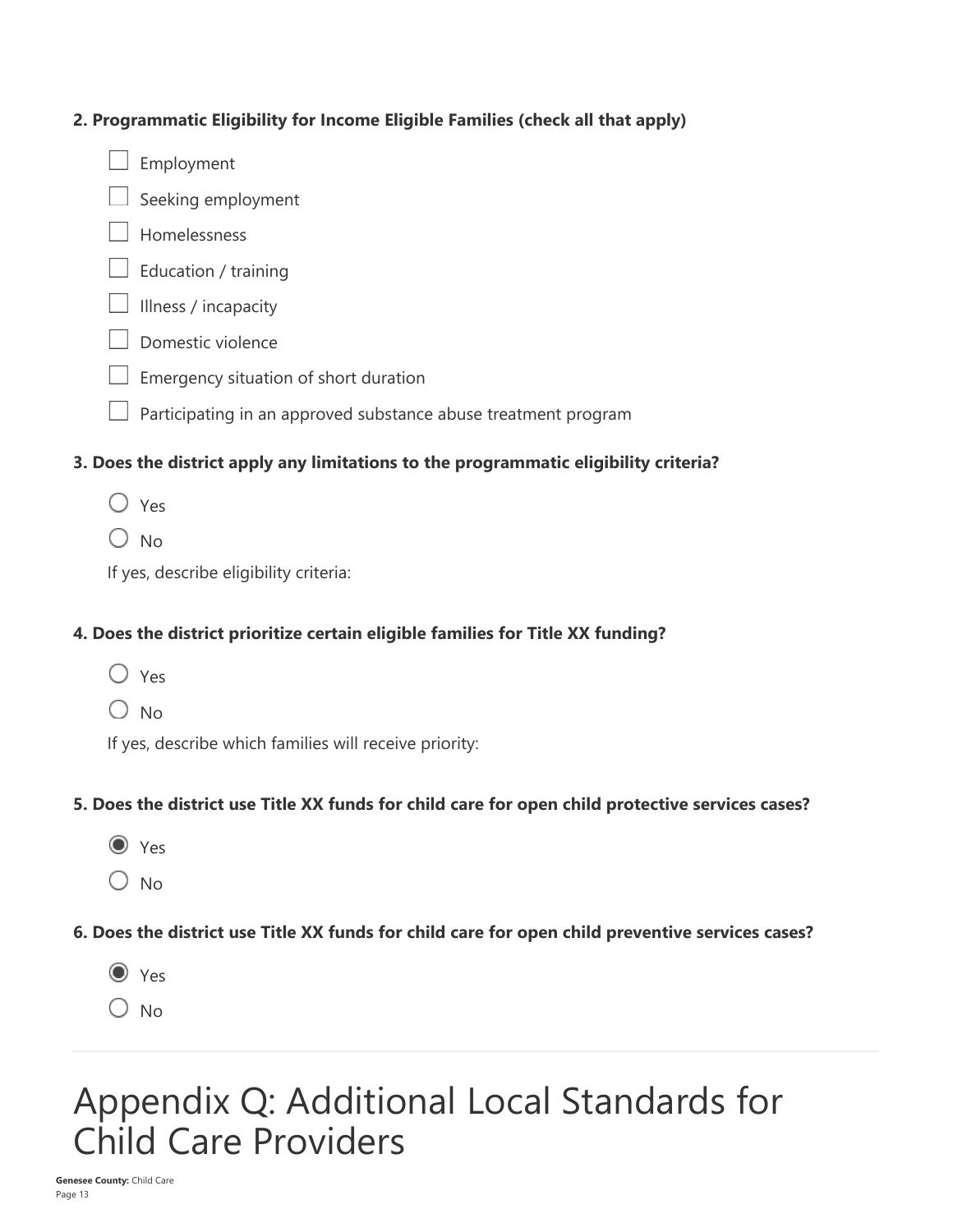The district may propose local standards in addition to the State standards for legally-exempt providers who will receive child care subsidies issued by the district. This appendix must be completed for **each** additional local standard that the district wants to implement.

The district must coordinate with the local Enrollment Agency, including, but not limited to:

- Informing the Enrollment Agency of the intent to request an additional standard.
- Developing the stepwise process referenced in Question 5.
- Ensuring that no significant burden of work shall be incurred by the Enrollment Agency as a result of the additional local standard, unless such work is addressed in a separate contract or a formal agreement is in place, which are referenced in Question 3.
- Sharing any consent/release form that may be required.
- Keeping the Enrollment Agency informed of the approval status.

#### **1. Select the additional local standard that will be required of child care providers/programs.**

 $\bigcirc$  Verification, using the district's local records, that the provider has given the caretaker complete and accurate information regarding any report of child abuse or maltreatment in which he or she is named as an indicated subject

 $\bigcirc$  Local criminal background check

 $\bigcup$  Require providers caring for subsidized children for 30 or more hours a week participate in the Child and Adult Care Food Program (CACFP).

*Note that districts are required to notify the Enrollment Agency, using the OCFS-2114, District Notification to Legally-Exempt Caregiver Enrollment Agency, of all providers on the referral list for whom the requirement is "not applicable."*

- $\bigcup$  Site visits by the district
	- **Other** *Please decribe:*

**2. Check below the type of child care program to which the additional local standard will apply and indicate the roles of the persons to whom it will apply in cases where the standard is person-specific.**

| Legally-exempt family child care program    |
|---------------------------------------------|
| Provider                                    |
| $\Box$ Provider's employee                  |
| Provider's volunteer                        |
| Provider's household member age 18 or older |
| Legally-exempt in-home child care program   |
| Provider                                    |
| Provider's employee                         |

 $\Box$  Provider's volunteer

Legally-exempt group provider / program not operating under the auspices of another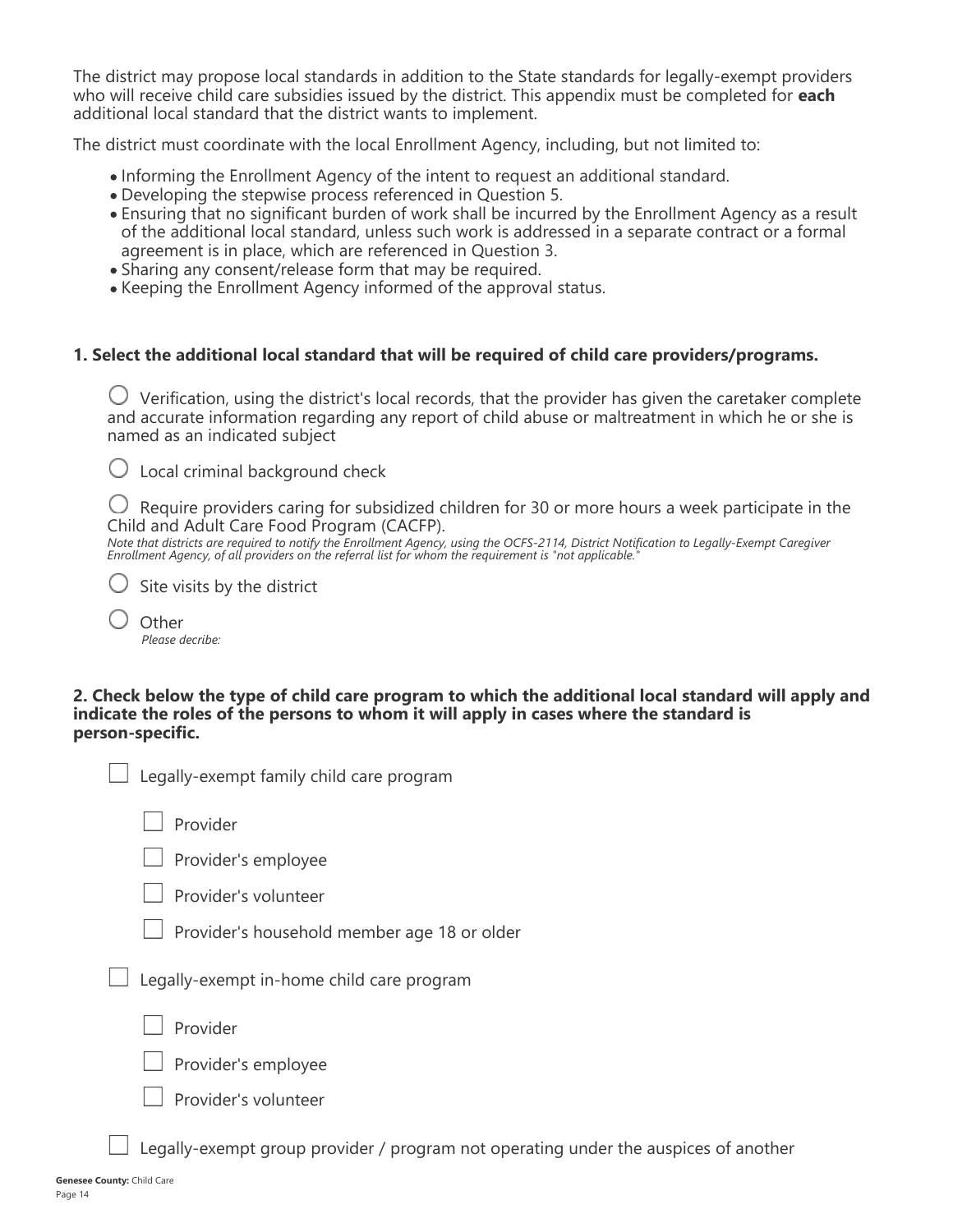government agency

Provider / director

Provider's employee

 $\Box$  Provider's volunteer

 Legally-exempt group provider / program operating under the auspices of another government or tribal agency

Provider / director

Provider's employee

Provider's volunteer

**2a. Exceptions: There may be instances when the district may be unable to enact the additional standard, such as, the applicable person may reside outside of the district's jurisdiction, or the site of care may not be located within the district. In such cases, the district may create an exception to the applicability stated above.**

*Note: The Child Care Facility System cannot track such exceptions and, therefore, the district remains responsible for notifying the applicable Enrollment Agency, using the OCFS-2114, District Notification to Legally-Exempt Caregiver Enrollment Agency, that an additional standard is "not applicable" to the specific provider/person named on the referral list.*

#### **Place a check mark below to show any exception to the applicability of this Local Additional Standard to programs or roles previously identified.**

 a. The district will not apply this additional local standard when the applicable person **resides** outside of the subsidy-paying district.

 b. The district will not apply this additional local standard when the **program's site of care is located outside** of the subsidy-paying district.

| $\Box$ c. The district will not apply this additional local standard when <b>the informal provider is</b> |  |  |  |  |
|-----------------------------------------------------------------------------------------------------------|--|--|--|--|
| younger than 18 years of age.                                                                             |  |  |  |  |

#### **3. Districts are responsible for implementation of the additional local standard unless they have a formal agreement or contract with another organization. Check the organization that will be responsible for the implementation of the additional local standard.**

 Local social services staff *Provide the name of the unit and contact person:*

 Contracted agency (must correspond to Appendix K, Question 3b) *Provide the name of the agency and contact person:*

*Note: Costs associated with the additional local standard cannot be passed on to the provider.*

#### **4. Are there any fees or other costs associated with the additional local standard?**

Yes

 $\bigcirc$  No

*Note: Costs associated with the additional local standard cannot be passed on to the provider.*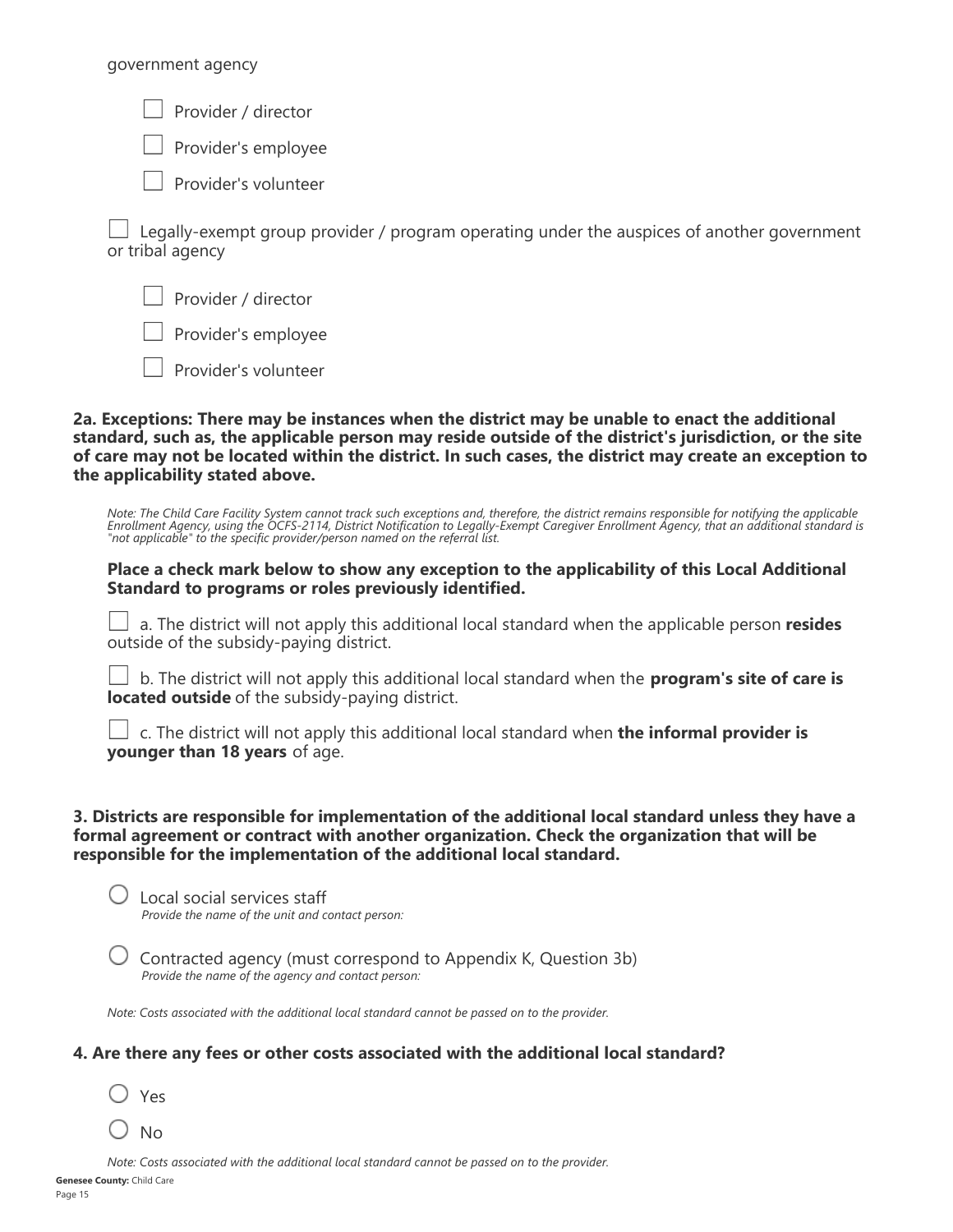**5. Describe, in chronological order, the steps for conducting the additional local standard. Include how the district will retrieve referrals from CCFS, communicate with providers and other applicable persons, determine compliance with the additional local standard, inform the Enrollment Agency whether the additional local standard has been "met," "not met" or is "not applicable" and monitor its timeliness. Include all agencies involved and their roles. Note that the district's procedures must be in accordance with 12-OCFS-LCM-01.**

#### **6. Indicate how frequently the additional local standard will be applied. Answer both questions.**

## **1. The Standard will be applied:**

 $\Box$  At initial enrollment and re-opening

At each re-enrollment

### **2. The district will assess compliance with the additional local standard:**

*During the enrollment review period,* and the district will notify the Enrollment Agency of the results within 25 days from the E-Notice referral date.

*During the 12-month enrollment period,* and the district will notify the Enrollment Agency of the results promptly. Note that this option is always applicable to an additional local standard requiring participation in CACFP.

### **7. Describe the justification for the additional local standard in the space below.**

The district may propose local standards in addition to the State standards for legally-exempt providers who will receive child care subsidies issued by the district. This appendix must be completed for **each** additional local standard that the district wants to implement.

The district must coordinate with the local Enrollment Agency, including, but not limited to:

- Informing the Enrollment Agency of the intent to request an additional standard.
- Developing the stepwise process referenced in Question 5.
- Ensuring that no significant burden of work shall be incurred by the Enrollment Agency as a result of the additional local standard, unless such work is addressed in a separate contract or a formal agreement is in place, which are referenced in Question 3.
- Sharing any consent/release form that may be required.
- Keeping the Enrollment Agency informed of the approval status.

#### **1. Select the additional local standard that will be required of child care providers/programs.**

 $\bigcirc$  Verification, using the district's local records, that the provider has given the caretaker complete and accurate information regarding any report of child abuse or maltreatment in which he or she is named as an indicated subject

 $\bigcirc$  Local criminal background check

 $\bigcirc$  Require providers caring for subsidized children for 30 or more hours a week participate in the Child and Adult Care Food Program (CACFP).

*Note that districts are required to notify the Enrollment Agency, using the OCFS-2114, District Notification to Legally-Exempt Caregiver Enrollment Agency, of all providers on the referral list for whom the requirement is "not applicable."*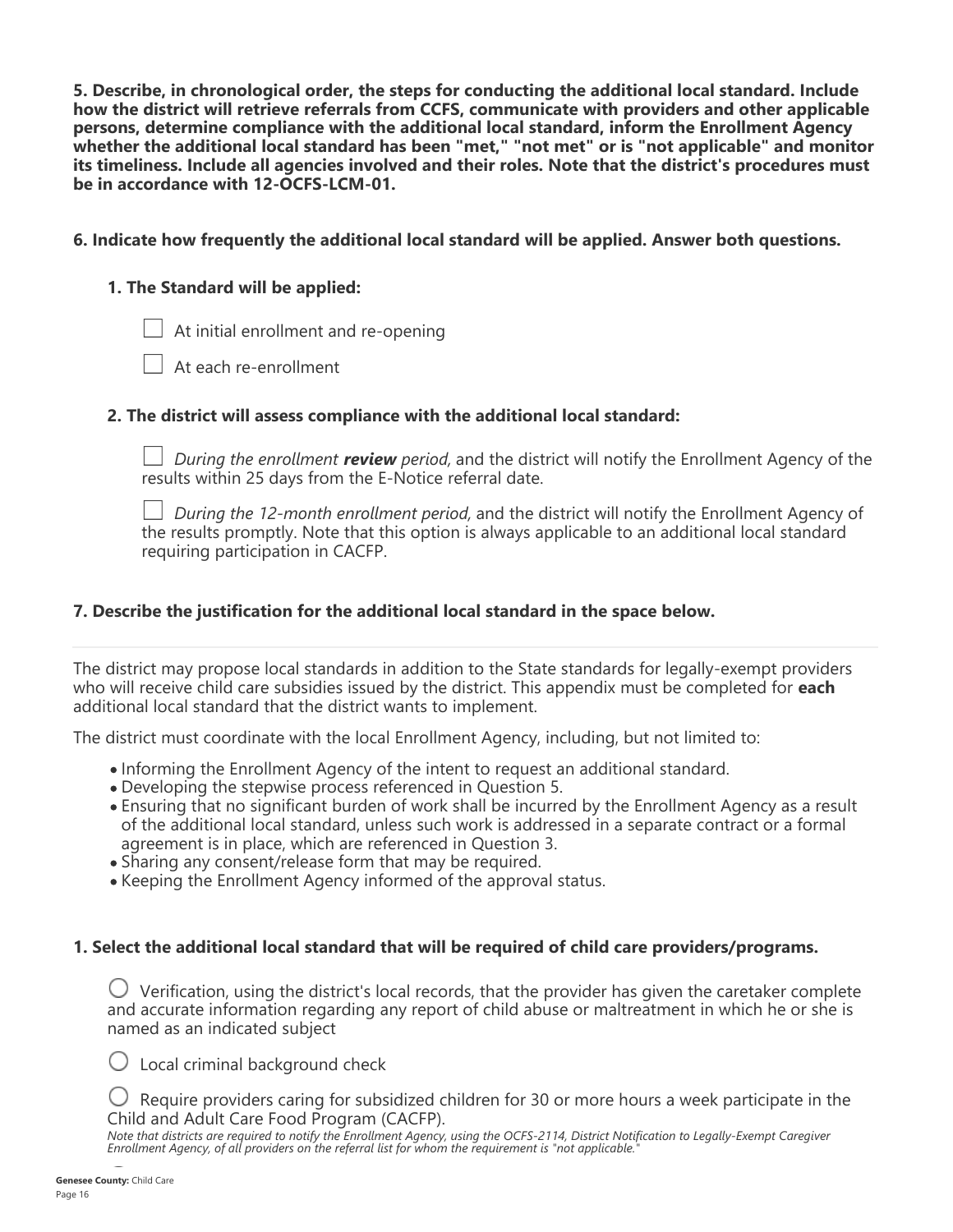$\bigcirc$  Site visits by the district

**Other** *Please decribe:*

#### **2. Check below the type of child care program to which the additional local standard will apply and indicate the roles of the persons to whom it will apply in cases where the standard is person-specific.**

| Legally-exempt family child care program                                                                       |
|----------------------------------------------------------------------------------------------------------------|
| Provider                                                                                                       |
| Provider's employee                                                                                            |
| Provider's volunteer                                                                                           |
| Provider's household member age 18 or older                                                                    |
| Legally-exempt in-home child care program                                                                      |
| Provider                                                                                                       |
| Provider's employee                                                                                            |
| Provider's volunteer                                                                                           |
| Legally-exempt group provider / program not operating under the auspices of another<br>government agency       |
| Provider / director                                                                                            |
| Provider's employee                                                                                            |
| Provider's volunteer                                                                                           |
| Legally-exempt group provider / program operating under the auspices of another government<br>or tribal agency |
| Provider / director                                                                                            |
| Provider's employee                                                                                            |

Provider's volunteer

**2a. Exceptions: There may be instances when the district may be unable to enact the additional standard, such as, the applicable person may reside outside of the district's jurisdiction, or the site of care may not be located within the district. In such cases, the district may create an exception to the applicability stated above.**

*Note: The Child Care Facility System cannot track such exceptions and, therefore, the district remains responsible for notifying the applicable Enrollment Agency, using the OCFS-2114, District Notification to Legally-Exempt Caregiver Enrollment Agency, that an additional standard is "not applicable" to the specific provider/person named on the referral list.*

**Place a check mark below to show any exception to the applicability of this Local Additional**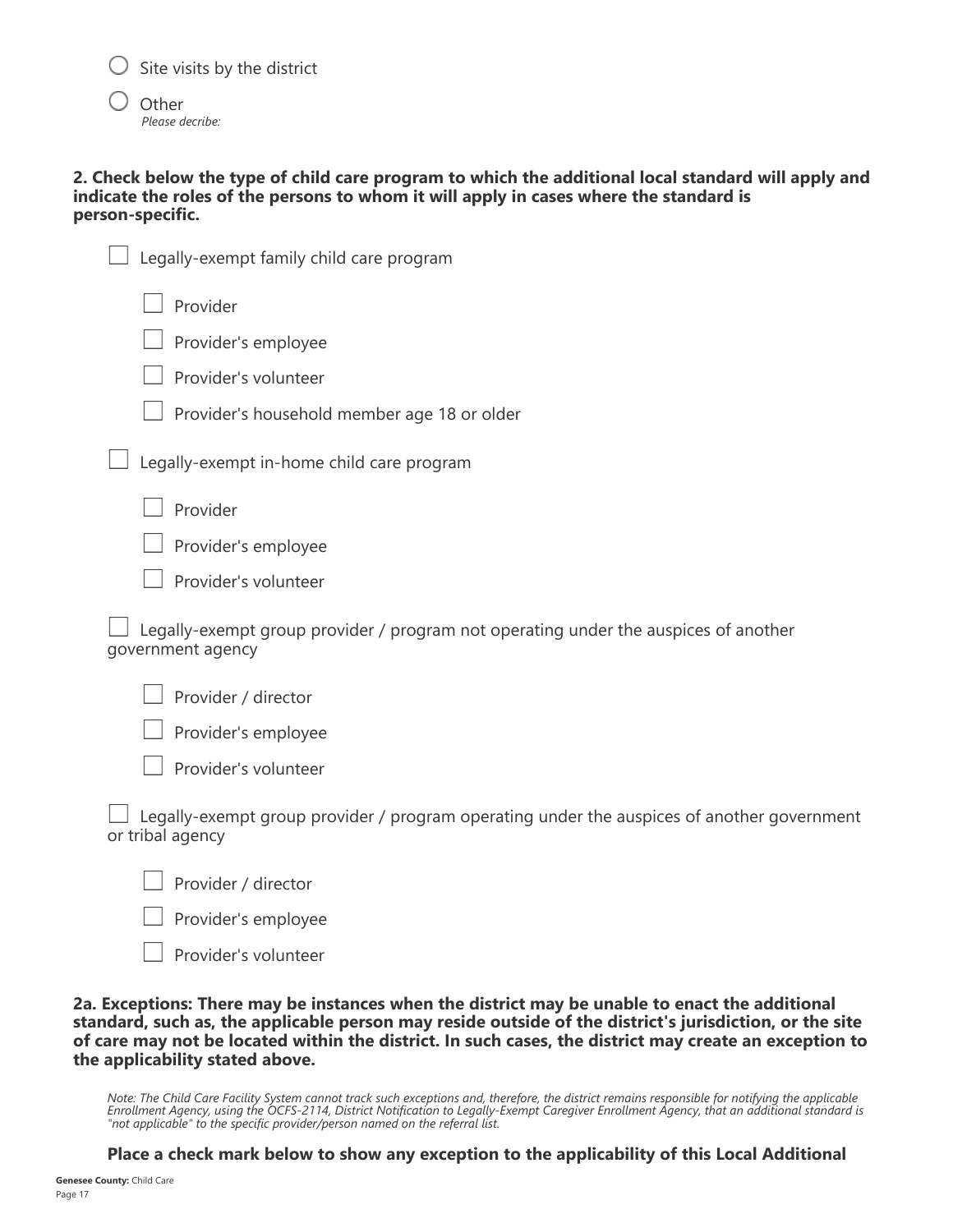#### **Standard to programs or roles previously identified.**

 a. The district will not apply this additional local standard when the applicable person **resides** outside of the subsidy-paying district.

 b. The district will not apply this additional local standard when the **program's site of care is located outside** of the subsidy-paying district.

 c. The district will not apply this additional local standard when **the informal provider is younger than 18 years** of age.

#### **3. Districts are responsible for implementation of the additional local standard unless they have a formal agreement or contract with another organization. Check the organization that will be responsible for the implementation of the additional local standard.**

- $\bigcup$  Local social services staff *Provide the name of the unit and contact person:*
- $\bigcup$  Contracted agency (must correspond to Appendix K, Question 3b) *Provide the name of the agency and contact person:*

*Note: Costs associated with the additional local standard cannot be passed on to the provider.*

### **4. Are there any fees or other costs associated with the additional local standard?**

- $\bigcirc$  Yes
- $\bigcirc$  No

*Note: Costs associated with the additional local standard cannot be passed on to the provider.*

**5. Describe, in chronological order, the steps for conducting the additional local standard. Include how the district will retrieve referrals from CCFS, communicate with providers and other applicable persons, determine compliance with the additional local standard, inform the Enrollment Agency whether the additional local standard has been "met," "not met" or is "not applicable" and monitor its timeliness. Include all agencies involved and their roles. Note that the district's procedures must be in accordance with 12-OCFS-LCM-01.**

#### **6. Indicate how frequently the additional local standard will be applied. Answer both questions.**

## **1. The Standard will be applied:**

 $\Box$  At initial enrollment and re-opening

 $\Box$  At each re-enrollment

#### **2. The district will assess compliance with the additional local standard:**

*During the enrollment review period,* and the district will notify the Enrollment Agency of the results within 25 days from the E-Notice referral date.

*During the 12-month enrollment period,* and the district will notify the Enrollment Agency of the results promptly. Note that this option is always applicable to an additional local standard requiring participation in CACFP.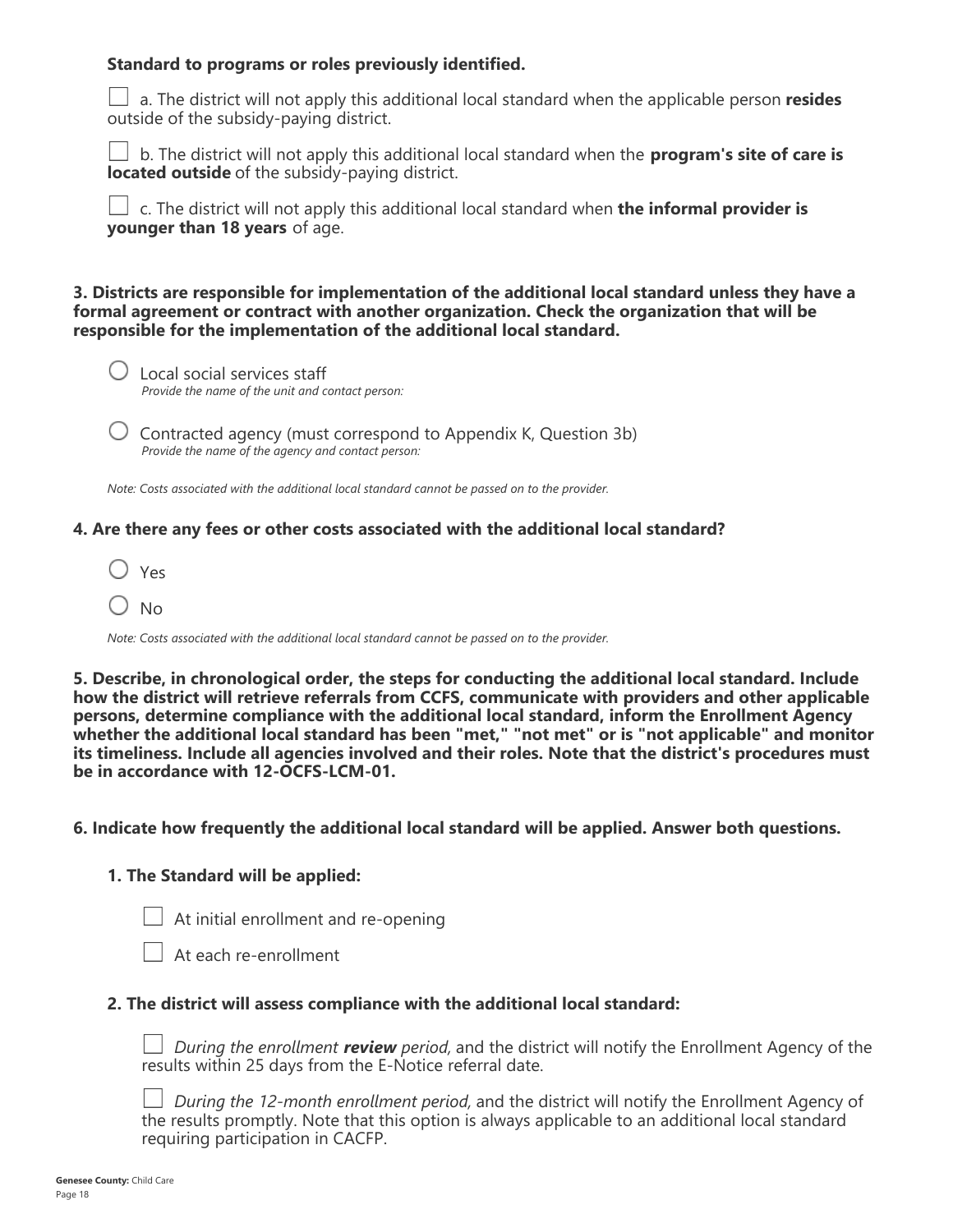## **7. Describe the justification for the additional local standard in the space below.**

# Appendix R: Payment to Child Care Providers for Absences

- **1. The following providers are eligible for payment for absences (check all that are eligible):**
	- Day care center





- $\Box$  Legally-exempt group
- School-age child care

## **2. Our district will only pay for absences to providers with which the district has a contract or letter of intent.**

- $\odot$  Yes
- $\bigcirc$  No

## **3. Base Period:**

 $\bigcirc$  3 months

 $\odot$  6 months

## **4. Number of absences allowed per child during base period:**

| <b>Period</b>                | <b>Routine</b><br><b>Limits</b><br>$#$ of days) | <b>Extenuating</b><br><b>Circumstances</b><br>$#$ of days) | <b>Total Number of Absences</b><br><b>Allowed</b><br>$#$ of days) |
|------------------------------|-------------------------------------------------|------------------------------------------------------------|-------------------------------------------------------------------|
| In a Month                   | 12                                              |                                                            |                                                                   |
| <b>Base</b><br><b>Period</b> | 12                                              |                                                            |                                                                   |

## **5. List reasons for absences for which the district will allow payment:**

Child illness and/or parent illness

## **6. List any limitations on the above providers' eligibility for payment for absences:**

If the parent/child need child care and the Provider is unwilling and/or unable to provide child care.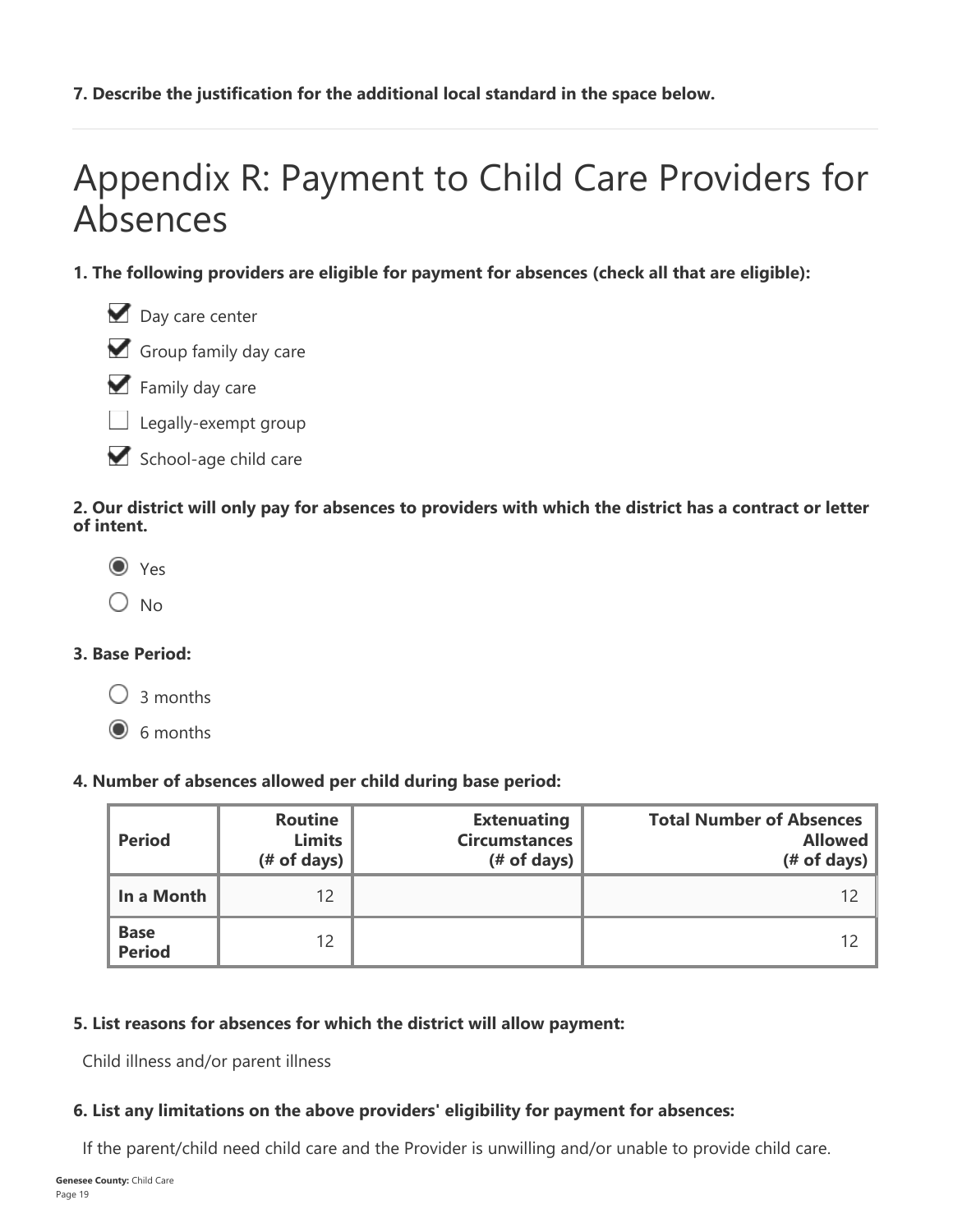## Appendix S: Payment to Child Care Providers for Program Closures

**1. The following providers are eligible for payment for program closures:**



 $\Box$  Family day care

 $\Box$  Legally-exempt group

School-age child care

**2. The district will only pay for program closures to providers with which the district has a contract or letter of intent.**

 $\bigcap$  Yes

 $O$  No

**3. Enter the number of days allowed for program closures (maximum allowable time for program closures is five days):**

## **4. List the allowable program closures for which the district will provide payment.**

*Note: Legally-exempt family child care and in-home child care providers are not allowed to be reimbursed for program closures.*

## Appendix T: Transportation, Differential Payment Rates, Enhanced Market Rate for Legally-Exempt Family and In-Home Providers, and Sleep

**1. Are there circumstances where the district will reimburse for transportation?**

- $\odot$  No
- $\bigcirc$  Yes

**2. If the district will reimburse for transportation, describe any circumstances and limitations the district will use to reimburse. Include what type of transportation will be reimbursed (public and/or private) and how much your district will pay (per mile or trip). Note that if the district is paying for**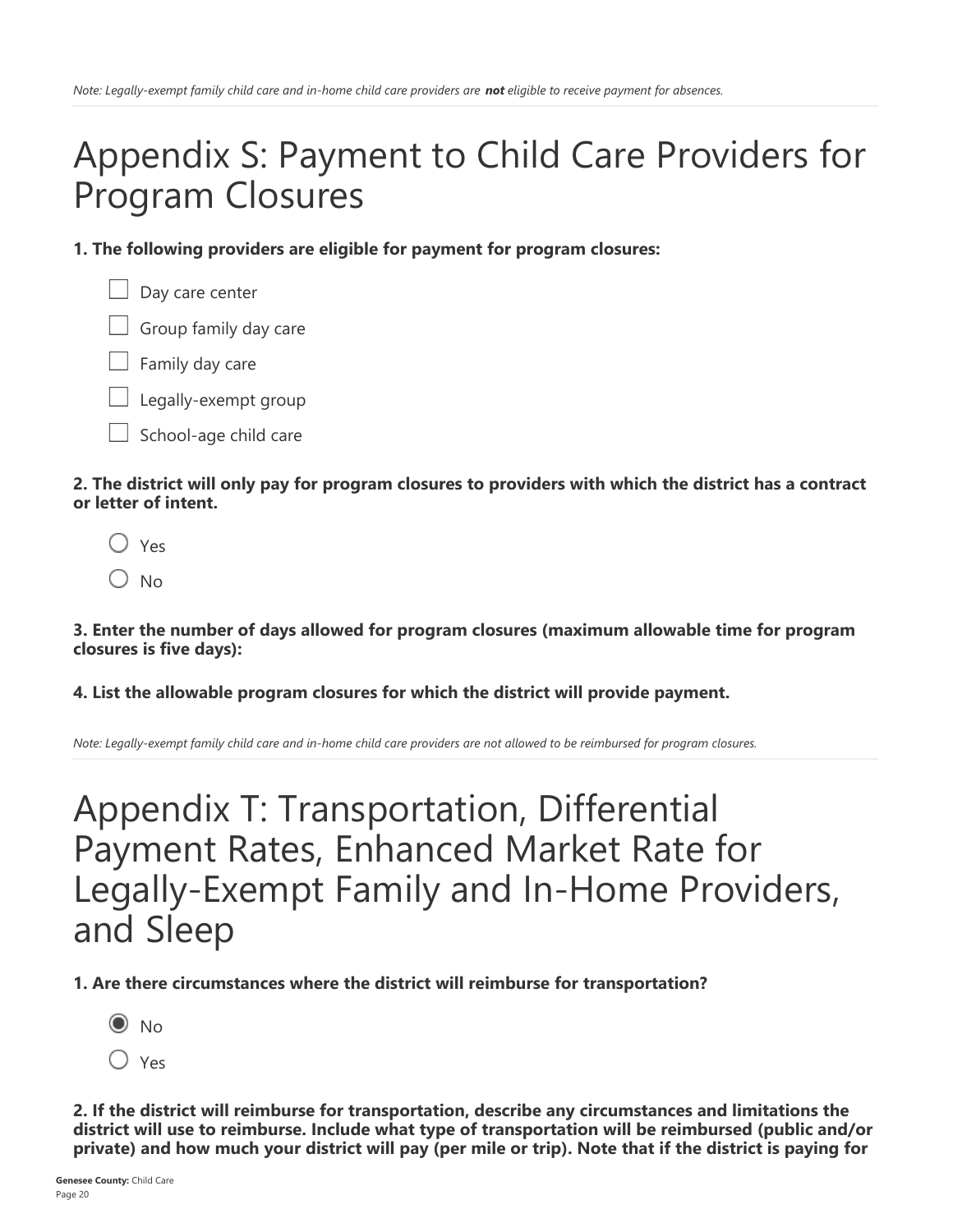#### **transportation, the Program Matrix in the Welfare Management System (WMS) should reflect this choice.**

### **II. Differential Payment Rates**

1. Districts must complete the Differential Payment Rate Percent (%) column in the table below for each of the four (4) differential payment rate categories. For the two (2) categories that require a state minimum five percent (5%) differential payment rate, the district must enter "5%" or, if it chooses, a higher rate up to 15%.

The other two (2) differential payment rate categories in the table below are optional. If the district chooses not to set differential payment rates, the district must enter zero. If the district chooses to set a differential payment rate, enter the appropriate percentage up to 15 percent (15%). Note that if the district selects a differential payment rate for nationally accredited programs, then that rate must be in the range of five percent (5%) to 15 percent (15%).

| <b>Differential Payment Rate Category</b>                                                                                                                                              | <b>Differential</b><br><b>Payment Rate</b><br><b>Percent</b> | <b>Instructions</b>                                                   |
|----------------------------------------------------------------------------------------------------------------------------------------------------------------------------------------|--------------------------------------------------------------|-----------------------------------------------------------------------|
| <b>Homelessness: Licensed and Registered Providers</b><br><b>State required minimum of 5%</b>                                                                                          | 5%                                                           | Enter a percentage (%):<br>5% to 15%. (Must enter at<br>least $5\%$ ) |
| <b>Homelessness: Legally-Exempt Providers</b>                                                                                                                                          | $0\%$                                                        | Enter 0% or a percentage<br>(%) up to 15%.                            |
| <b>Non-traditional Hours: All Providers State</b><br>required minimum of 5%                                                                                                            | 5%                                                           | Enter a percentage (%):<br>5% to 15%. (Must enter at<br>least $5\%$ ) |
| <b>Nationally Accredited Programs: Licensed and</b><br>Registered Providers Legally-exempt child care providers are<br>not eligible for a differential payment rate for accreditation. | $0\%$                                                        | Enter 0% or a percentage<br>(%) from 5% to 15%.                       |

**2. Generally, differential payment rates may not exceed 25% above the applicable market rate or actual cost of care. However, a district may request a waiver from the Office to establish a payment rate that is in excess of 25% above the applicable market rate upon showing that the 25% maximum is insufficient to provide access within the district to child care providers or services that offer care addressing more than one of the differential payment rate categories. However, if your district wants to establish a payment rate that is more than 25% above the applicable market rate, describe below why the 25% maximum is insufficient to provide access to such child care providers or services.**

**III. Enhanced Market Rate for Legally-Exempt Family and In-Home Child Care Providers**

**1. Indicate if the district is electing to establish a payment rate that is in excess of the enhanced market rate for legally-exempt family and in-home child care providers who have completed 10 or more hours of training annually and the training has been verified by the legally-exempt caregiver enrollment agency.**

**2. If yes, indicate percent, not to exceed 75% of the child care market rate established for registered family day care.**

 $\odot$  No O Yes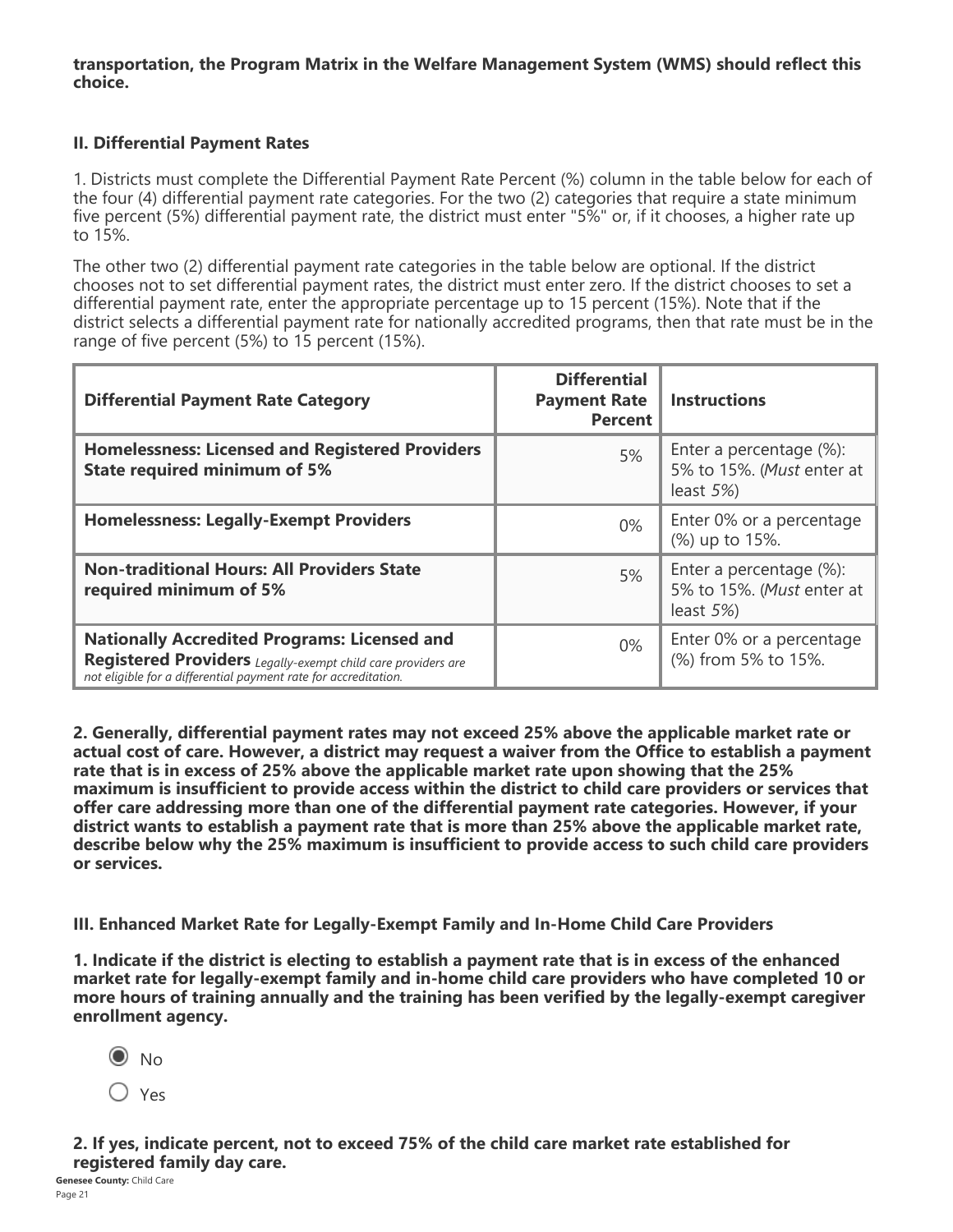$\frac{1}{2}$ 

**1. Does the district choose to pay for child care services while a caretaker that works a second or third shift sleeps?**



**2. The following describes the standards the district will use to evaluate whether to pay for child care services while a caretaker that works a second or third shift sleeps, as well as any limitations pertaining to payment:**

**3. Indicate the number of hours allowed by your district per day (maximum number of hours allowed is eight).**

## Appendix U: Child Care Exceeding 24 Hours, Child Care Services Unit, Waivers, and Breaks in Activities

**I. Child Care Exceeding 24 Hours**

**1. Child care services may exceed 24 consecutive hours when such services are provided on a short-term emergency basis or in other situations where the caretaker's approved activity necessitates care for 24 hours on a limited basis. Check below under what circumstances the district will pay for child care exceeding 24 hours.**

 $\Box$  On a short-term or emergency basis

 $\Box$  The caretaker's approved activity necessitates care for 24 hours on a limited basis

#### **2. Describe any limitations on the payment of child care services that exceed 24 consecutive hours.**

#### **II. Child Care Services Unit (CCSU)**

**1. Indicate below if your district will include 18-, 19-, or 20-year-olds in the CCSU for determining family size and countable family income.**

**a. The district will include the following in the CCSU (check all that apply)**

 $\Box$  18-year-olds 19-year-olds 20-year-olds